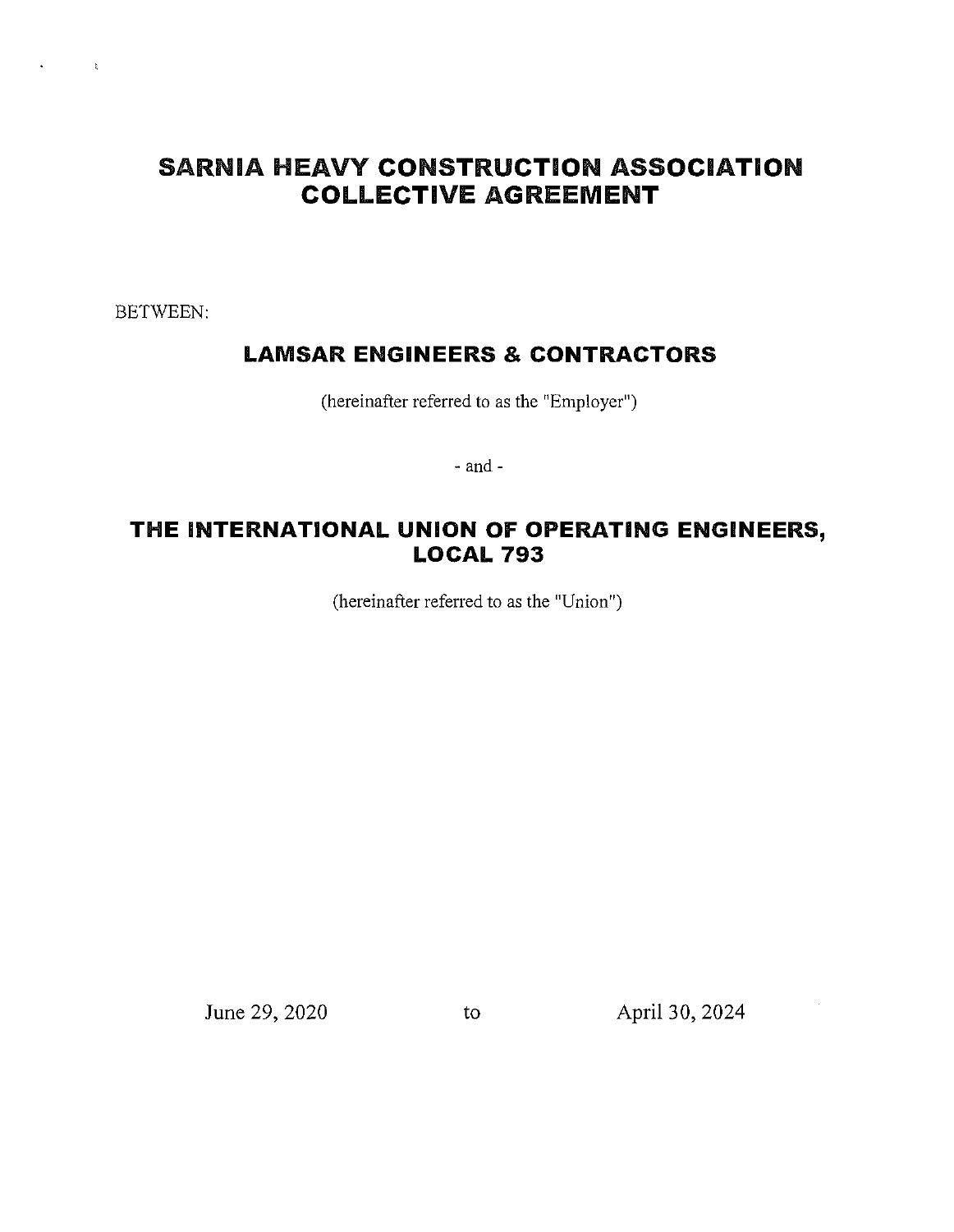## **TABLE OF CONTENTS**

SCHEDULE "A"

# Page 2 of 30

Sarnia Heavy Construction Association Collective Agreement 2020-2024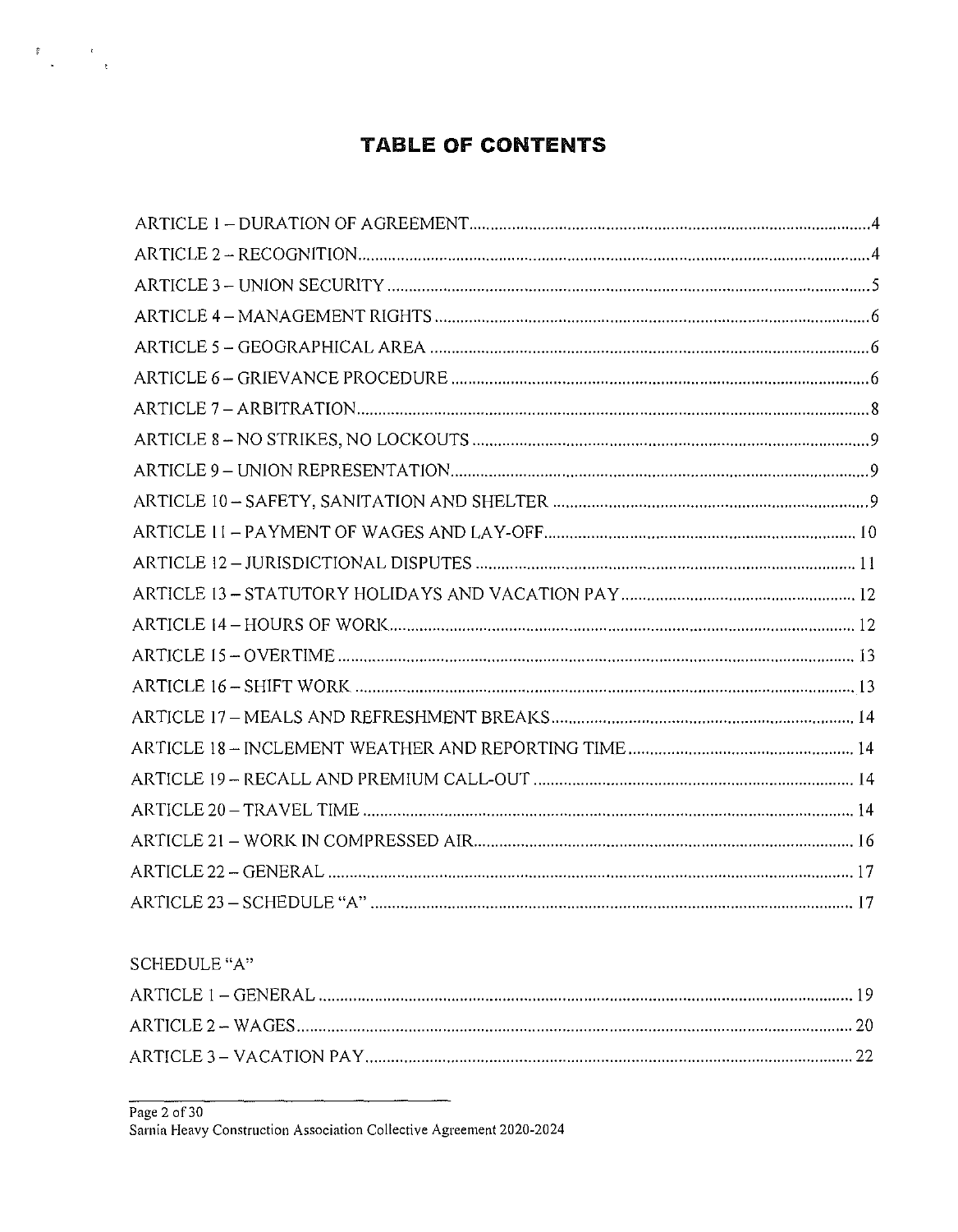$\begin{array}{ccccc} & & & & & \\ & & & & & \\ & & & & & \\ & & & & & & \\ & & & & & & \\ \end{array}$ 

 $\mathcal{L}^{\mathcal{L}}$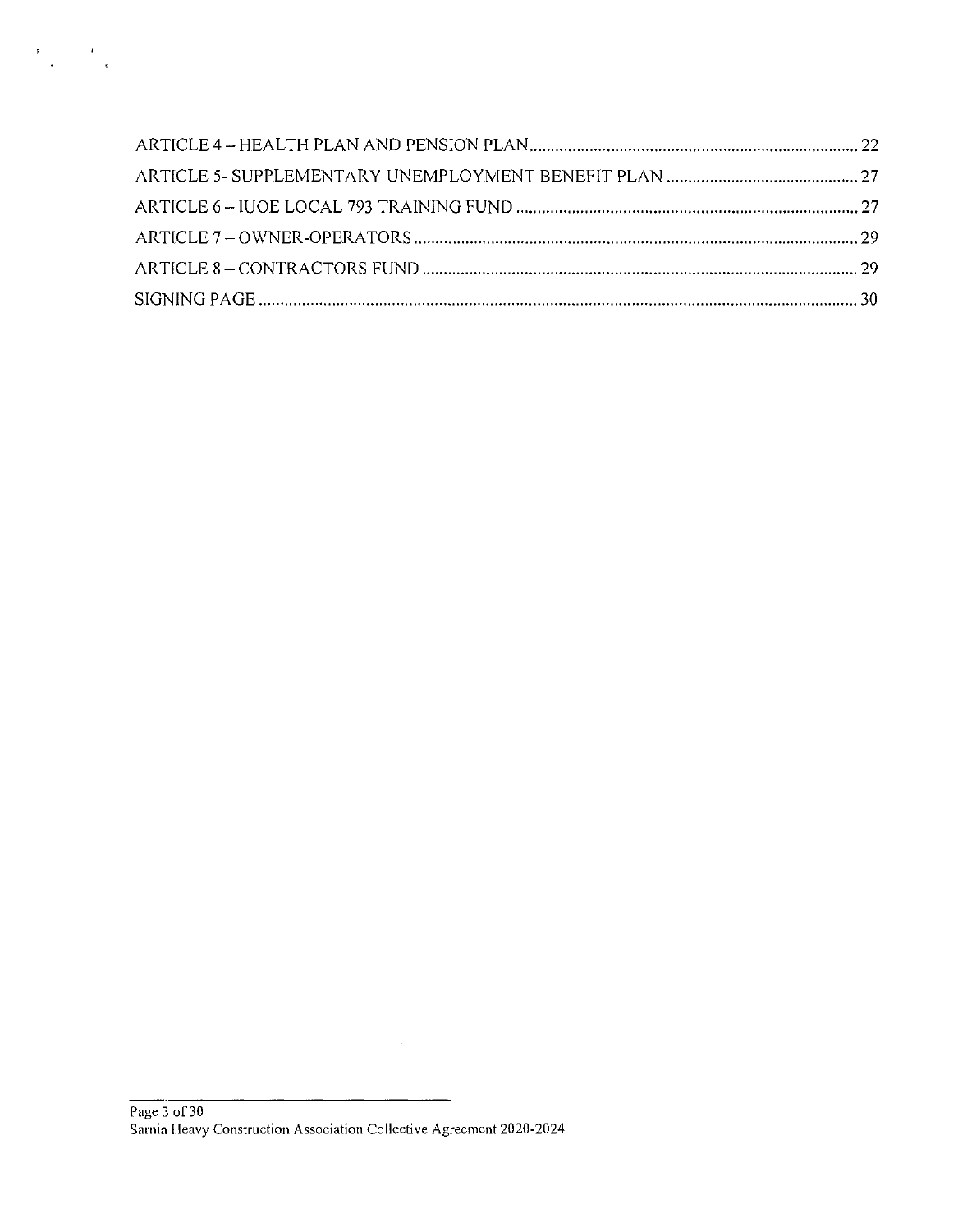**WHEREAS** the Union and the Employer are desirous of establishing a collective agreement with respect to employees of Employers engaged **in** the construction industry, to provide uniform interpretation, application and administration of the relationship established.

**WHEREAS** the Union is entitled to represent employees of the Employer; and,

**WHEREAS** the Employer and the Union are bound to a current Collective Agreement governing the terms and conditions of employment for employees engaged in the work and classifications coming within the scope of said Agreement; and,

**WHEREAS** the parties wish to provide for the orderly renewal of said Agreement from time to time;

#### **NOW THEREFORE THE PARTIES AGREE AS FOLLOWS:**

The Employer and the Union hereby acknowledge and agree to recognize, observe and be bound by all of the terms, conditions, provisions (both monetary and non-monetary), appendices, schedules and memoranda set forth in and forming part of the Collective Agreement between the Union and the contractors represented by The Sarnia Heavy Construction Association applicable to the sectors as defined **in Article 14.1** herein, including all renewals thereof, as if the same were made between the Union and the Employer.

#### **IT IS EXPRESSLY AGREED AND DECLARED BY AND BETWEEN THE PARTIES HERETO AS FOLLOWS:**

#### **ARTICLE 1 - DURATION OF AGREEMENT**

**1.1** This Agreement shall become effective on the 29<sup>th</sup> day of June, 2020, and shall continue to remain in effect until the  $30<sup>th</sup>$  day of April, 2024, and shall continue in force from year to year thereafter unless either party shall furnish the other with notice of termination, or proposed revision of this Agreement within one hundred and twenty (120) days before the  $30<sup>th</sup>$  day of April, 2024, in a like period in any year thereafter.

#### **ARTICLE 2 - RECOGNITION**

**2.1** The Employer recognizes the Union as the exclusive bargaining agent for all employees of the Employer in all sectors of the construction industries in the Province of Ontario engaged in work covered by the schedules and classifications set out in this Agreement, and any additional classifications as may be agreed to by the parties, save and except nonworking foremen and persons above that rank.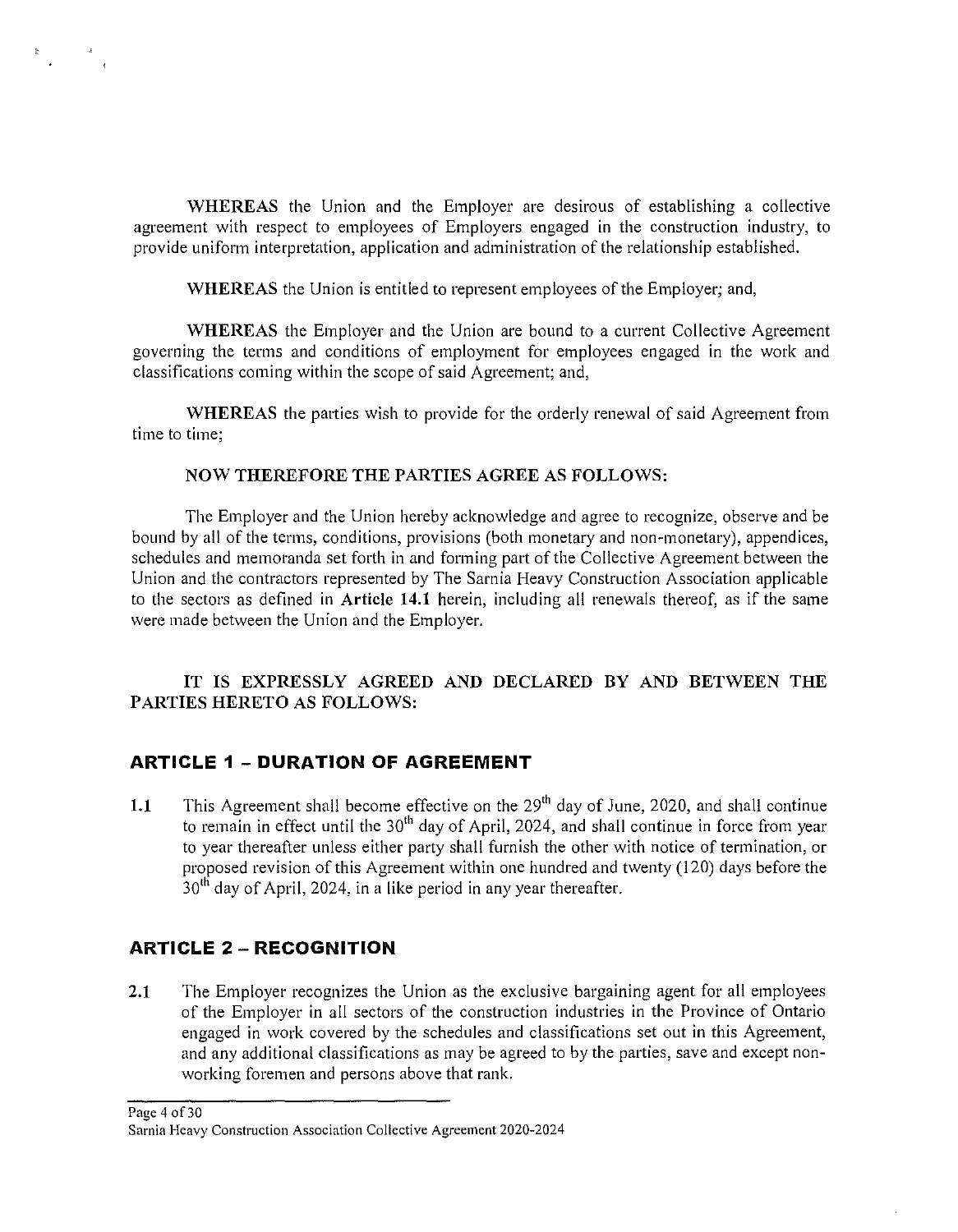## **ARTICLE 3 - UNION SECURITY**

- **3.1** a) The Employer agrees that whenever it requires personnel to perform work covered by this Agreement, it shall first call the Union office for its requirements.
	- **b)** If the Union cannot supply qualified, competent personnel within forty-eight (48) hours (excluding Saturdays, Sundays and Statutory Holidays), the Employer may hire such personnel from any other source.
	- c) The Employer shall have the prerogative when adding to its workforce, to first rehire former regular employees who have been employed by the Employer for at least three (3) of the preceding twelve months.
- 3.2 All personnel shall be required to have a clearance card issued by the Union before they start to work, unless other arrangements are made with the Union dispatcher. Such clearance card will not be unreasonably withheld.
- 3.3 Employees working under this Agreement shall be members of the Union in good standing, or make application to become members of the Union within seven (7) days of hiring or be replaced upon written request by the Union.
- **3.4** The Employer agrees to engage only those sub-contractors at the job site or at the Employer's shop who are in contractual relations with the Union to perform work set out in the classifications of this Agreement or as otherwise agreed to by the parties. This shall include repair, maintenance and service work at the job site or at the Employer's shop, excluding warranty work on site or at the Employer's shop
- 3.5 **a)** As a condition of employment, all employees shall authorize the Employer to deduct monthly Union dues, working dues, initiation fees and annual assessments from each employee on the first pay period of the month.

The Union shall notify, in writing, the Employer, of the amounts and any changes thereto of the above mentioned deductions.

- **b)** All dues, fees and assessments so deducted shall be remitted together with pension and/or benefit contributions as set out in this Agreement on or before the  $15<sup>th</sup>$  day of the month following the month in which such deductions were made. The Employer shall, when making this remittance to the Union, identify employees both by name and social insurance number and indicate the amount deducted from each employee on forms supplied by the Union.
- 3.6 At the request of either party, the Employer or the Union may ask for a pre-job meeting providing the project amount is over two hundred fifty thousand dollars (\$250,000).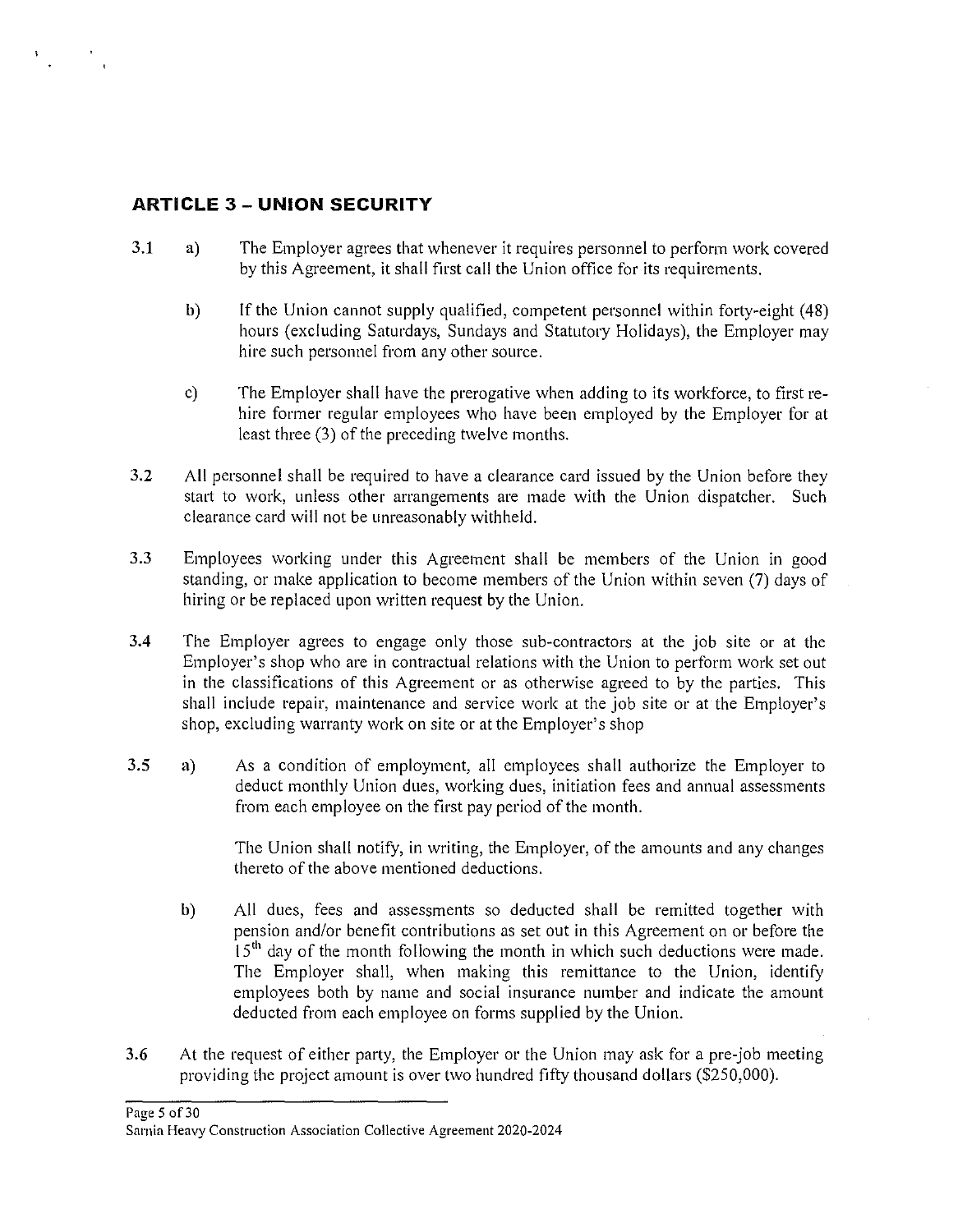#### **ARTICLE 4 - MANAGEMENT RIGHTS**

- **4.1** The Union agrees and acknowledges that the Employer has the exclusive right to manage the business and to exercise such right without restriction, save and except such prerogatives of management as may be specifically modified by the terms and conditions of this Agreement.
	- a) To determine qualification, classify, transfer, hire, direct, promote, demote, layoff, discipline and discharge employees for just cause and to increase and decrease working forces in accordance with the terms of this Agreement.
	- b) To determine the materials to be used, design of the products to be handled, facilities and equipment required, scheduling of work and locations of equipment.
	- c) To determine the rules and regulations to be observed by the employees, violations of which may be the cause for discipline and may include discharge.
- **4.2** The Employer recognizes that the employee and the Union have recourse through the grievance procedure if they feel that the Employer has exercised any of the foregoing rights contrary to the terms of this Agreement.

At the request of the employee concerned, incidents of alleged discharge for cause shall be in writing.

## **ARTICLE 5 - GEOGRAPHICAL AREA**

- **5.1** This Agreement shall be effective within the County of Lambton.
- 5.2 Wages and conditions as outlined in this Agreement shall be effective within Labour Board Area 2 (County of Lambton) as defined by the Labour Relations Board.
- 5.3 If an Employer works in other areas of the Province of Ontario, where there exists an agreement between a contractor or association of contractors and the Union, the Employer agrees to abide by the wage rates and conditions of the said agreement.

## **ARTICLE 6 - GRIEVANCE PROCEDURE**

- **6.1** There shall be an earnest effort on the part of both parties to this Agreement, to settle promptly through the procedure set out herein, any complaints, grievances, or disputes arising from the interpretation, application or administration of this Agreement.
- 6.2 All grievances to be dealt with under **Step** 2 below, shall be in writing, on forms supplied by the Union and signed by the employee having such grievance.

Page 6 of 30 Sarnia Heavy Construction Association Collective Agreement 2020-2024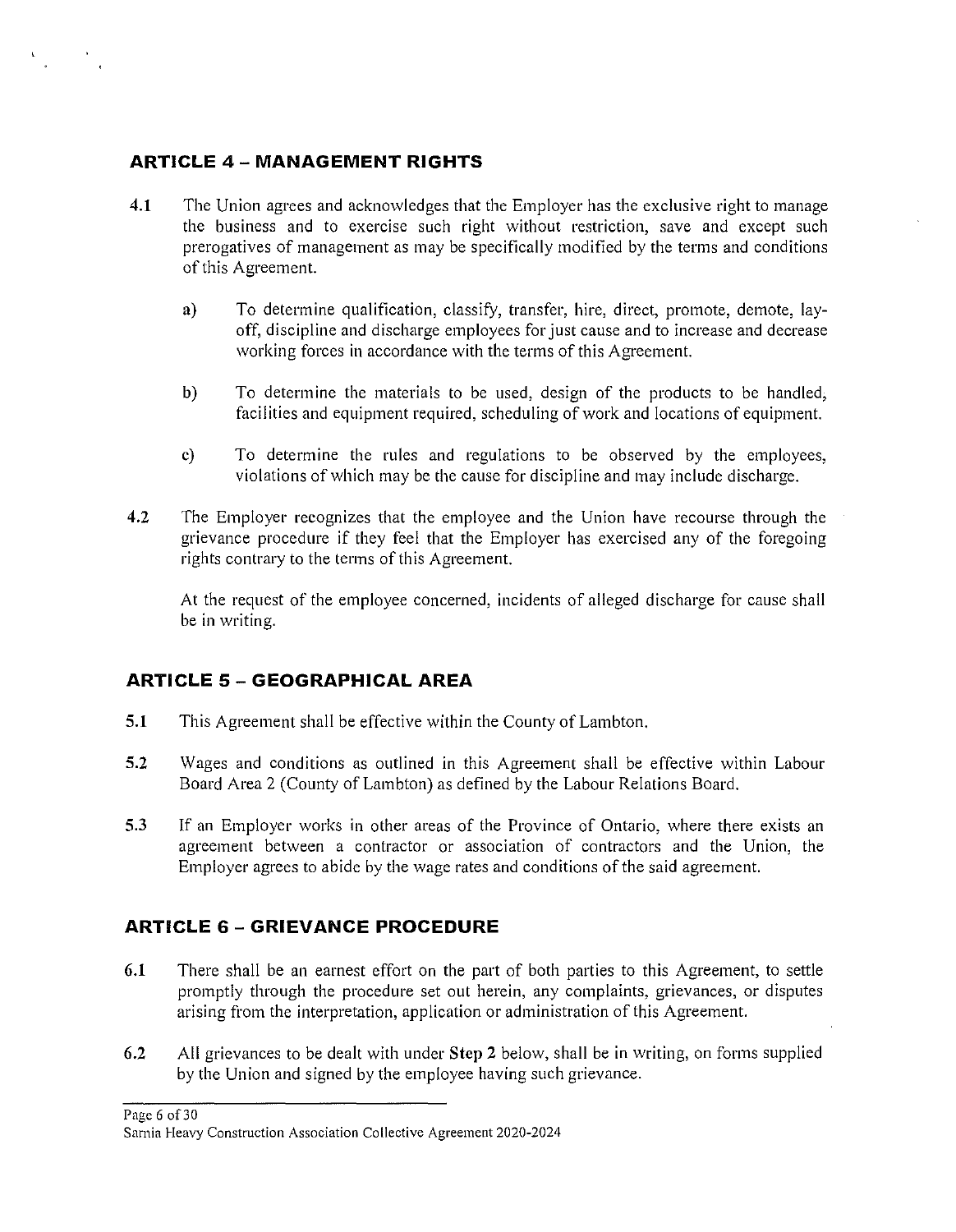#### **ARTICLE 6 - GRIEVANCE PROCEDURE** - cont'd

- 6.3 Written grievances, to be valid, shall set out the nature of the grievance, the article or articles alleged to have been violated and the nature of the remedy sought and shall not be subject to change at later steps except by mutual agreement in writing with the Employer, or in the case of remedy, an Arbitration Board.
- 6,4 In determining the time which is allowed in the various steps of Article 6 and 7, Saturday, Sunday and Statutory Holidays shall be excluded and any time limits may be extended by mutual agreement in writing.
- 6.5 If advantage of the provisions of Article 6 and 7 hereof is not taken within the time limits specified or as extended in writing as set out above, the grievance shall be deemed to have been abandoned and may not be re-opened.
- 6.6 The Employer shall designate and name the official to whom a written grievance is submitted at Step 2.
- 6.7 a) It is understood and agreed that an employee does not have a grievance until he has discussed the matter with his foreman or other supervisory personnel acting in this capacity and given him an opportunity of dealing with the complaint. His decision shall be made known to said employee within forty-eight (48) hours. Grievances properly arising under this Agreement shall be adjusted and settled as follows:
	- STEP 1 Within ten (10) full working days after the circumstances giving rise to the grievance occurred or originated, the aggrieved employee and/or a Union Representative, shall present the grievance in writing to the official of the Employer named by the Employer to handle grievances at this step. If a settlement satisfactory to the Union and the employee concerned is not reached within two (2) full working days, the grievance may be presented as indicated in Step 2 at any time within five (5) full working days thereafter or if the grievance involves monetary, discipline or discharge matters, not involving the interpretation of the agreement to final and binding arbitration.
	- STEP 2 At this step, the grievance shall be referred to the Joint Labour Management Committee, which shall convene a meeting within ten  $(10)$  full working days to deal with the grievance. Should no satisfactory settlement be reached within five (5) full working days after the meeting, the grievance may be submitted to arbitration.

#### Page 7 of 30 Sarnia Heavy Construction Association Collective Agreement 2020-2024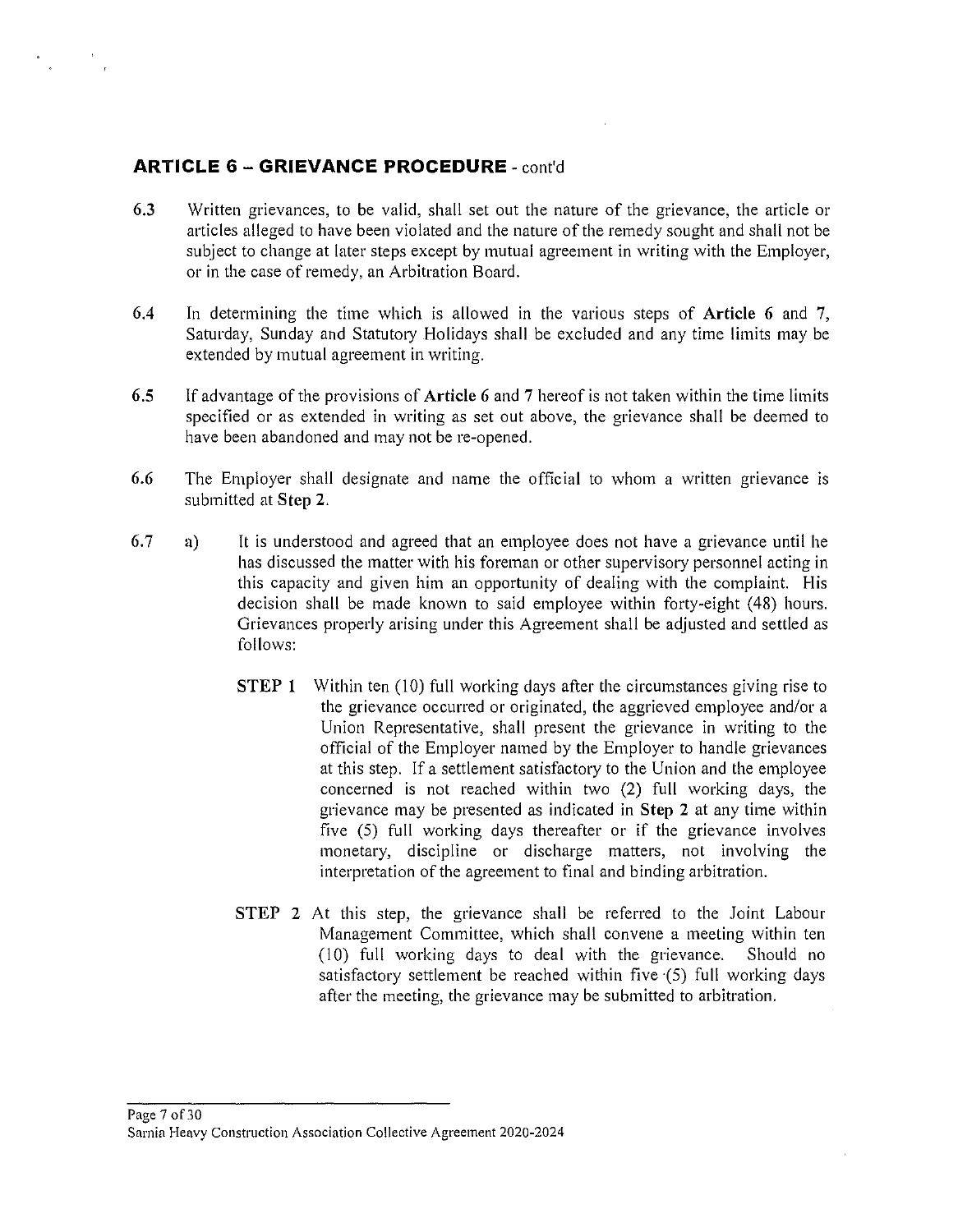## **ARTICLE 6 - GRIEVANCE PROCEDURE-** cont'd

**b)** The Union may process a written grievance which involves a number of employees of an Employer or the interpretation of the agreement. Such grievance shall be commenced at **Step 2** of the above procedure.

The Employer may process a written grievance alleging a violation of or the interpretation of this Agreement at **Step 2** of the above procedure.

Such grievances shall be commenced at Step 2 within ten (10) full working days after the circumstances giving rise to the grievance occurred or originated.

- c) No decision or settlement involving any grievance which has been dealt with at **Step 1** above, other than grievances which have been properly referred to final and binding determination, shall be used by any party as a precedent in future cases and shall be treated as only applicable to the grievance in question.
- 6.8 Notwithstanding the above, a grievance concerning wages and fringe benefits may be presented within thirty (30) days after the circumstances giving rise to the grievance occurred or originated and further provided that a grievance concerning welfare and pension contributions may be presented within thirty (30) days after the particulars of such grievance should have reasonably become first known to a Union Representative.

## **ARTICLE 7 - ARBITRATION**

- **7.1** The parties to this Agreement agree that any grievance which has been properly carried through all of the steps of the grievance procedure outlined in **Article** 6 may be referred to a Board of Arbitration or other final determination within twenty (20) working days after completion of **Step 2 of Article** 6.7.
- **7.2** The Board of Arbitration will be composed of one person appointed by the Employer, one person appointed by the Union and a third person to act as Chairman chosen by the other two members of the Board.
- 7.3 Within five (5) working days of the request by either party for a Board, each party shall notify the other in writing of the name of its appointee.
- **7.4** Should the person chosen by the Employer to act on the Board and the person chosen by the Union fail to agree on a third member as Chairman within five (5) days of the notification mentioned above, the Minister of Labour of the Province of Ontario will be asked to appoint a Chairman.
- 7.5 The decisions of the Board of Arbitration or a majority of such Board constituted in the above manner shall be binding on the parties to this Agreement.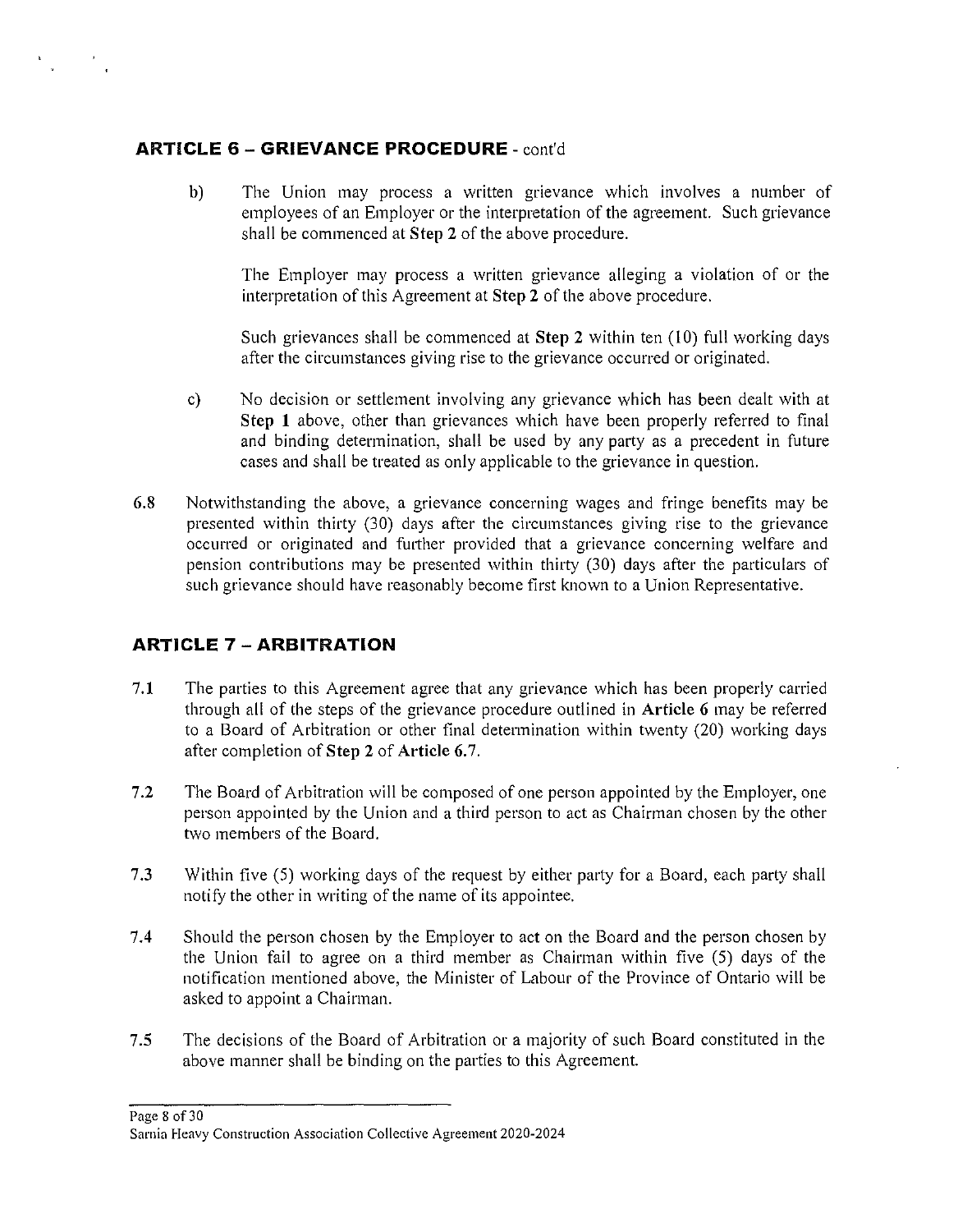## **ARTICLE 7 - ARBITRATION** - cont'd

 $\frac{1}{\sqrt{2}}\int_{\mathbb{R}^{2}}\frac{dx}{\sqrt{2\pi}}\left(\frac{dx}{\sqrt{2\pi}}\right)^{2}dx$ 

- 7.6 The Board of Arbitration shall not have the power to alter or change any of the provisions of this Agreement or to substitute any new provisions, for any existing provisions, nor to give any decisions inconsistent with the terms and provisions of this Agreement.
- 7.7 Each of the parties to this Agreement will bear the expense of the Arbitrator appointed by it and the parties will jointly bear the expense of the Chairman.

## **ARTICLE 8 - NO STRIKES, NO LOCKOUTS**

**8.1** In view of the grievance and arbitration procedures provided in this Agreement, it is agreed that there shall be no strike, picketing, slowdown or stoppage of work, either complete or partial, and that during the terms of this Agreement, there shall be no lockout.

## **ARTICLE 9 - UNION REPRESENTATION**

- **9.1** The Business Representative of the Union shall have access to all jobs during working hours, but in no case shall his visits interfere with the progress of the work, and he shall notify the Company office, the job office, or the job superintendent, whichever is applicable, before visiting the job site.
- 9.2 The Employer agrees to recognize such reasonable number of stewards as may, from time to time, be appointed by the Union, but shall not be obliged to recognize such stewards until it has been informed in writing of the name of stewards as they are appointed.
- 9.3 One steward shall be one of the last two employees (covered under the terms of this Agreement) to remain working, provided such steward is capable and qualified to perform the work required.

## **ARTICLE 10 - SAFETY, SANITATION AND SHELTER**

- **10.l** Adequately heated enclosures or cabs for men operating, maintaining or repairing equipment shall be provided by the Employer, where reasonably required.
- 10.2 Protective equipment required under abnormal conditions or during inclement weather will be supplied by the Employer and shall be returned after use.
- **10.3 a)** The Employer agrees to supply the necessary drinking water and cups as per 0.H.S.A.
	- **b)** The Employer agrees to provide sanitary facilities, wherever practical.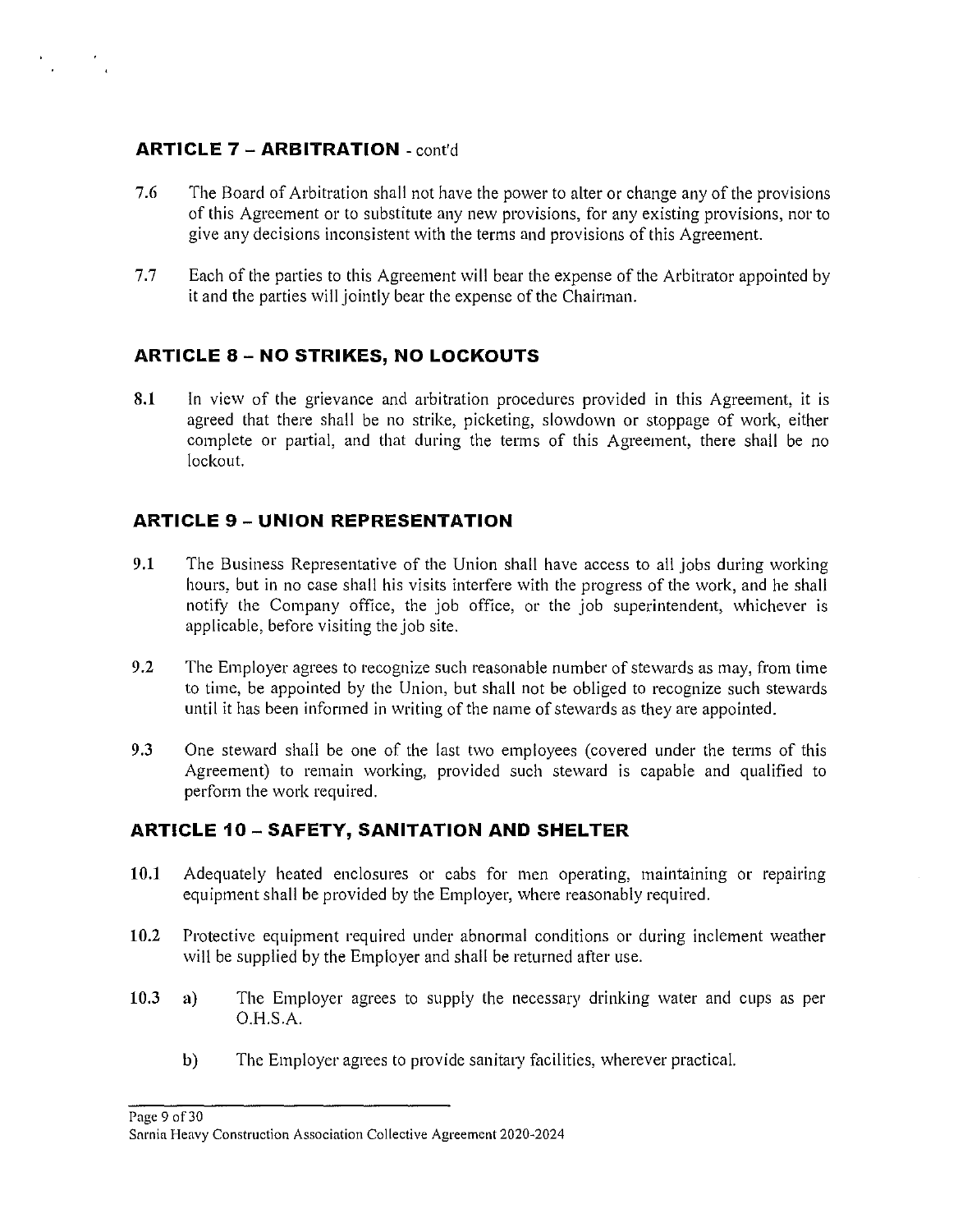## **ARTICLE 10 - SAFETY, SANITATION AND SHELTER** - cont'd

- 10.4 Adequately heated shelter for employees to eat their lunch shall be provided by the Employer, with table and seating space, which shall be maintained in a clean and sanitary condition by the employees and the Employer unless other arrangements are made with the Union.
- 10.5 An employee who is injured in the course of performing his duties and requires medical attention by a physician and is certified by the physician that he is unable to continue to work, shall be paid his regularly assigned hours on the day of the injury; otherwise the employee shall be paid his regular wages for any lost time incurred that day due to the injury.
- 10.6 a) In the event of a fire or theft resulting in the loss of clothing or tools, the Employer will replace such items at their replacement value to a maximum of five hundred dollars (\$500.00) except as provided in **(b)** hereof, provided that such clothing and tools are kept in a place designated by the Employer. Such replacement is based on proof of loss by fire or theft being made to the Employer.
	- **b)** Mechanics are to file with their Employers, a listing of their tools showing their valuation and the Employer's liability shall be limited to such listing and the replacement value of such tools.
- 10.7 No entertainment or personal communication devices such as cell phones, Black berries, iPods and/or similar devices shall be used on the job during working hours, nor shall they be turned on, except during lunch break, regular work breaks, job site emergencies, or where prior approval is obtained from the employee's supervisor.
- 10.8 Employees after eight hundred (800) hours of service will be reimbursed up to one hundred fifty dollars (\$150) per calendar year towards the purchase of employer approved safety footwear upon presentation of a receipt showing such purchase.

## **ARTICLE 11 - PAYMENT OF WAGES AND LAY-OFF**

- **11.1** a) Wages shall be paid by cash not later than Friday of each week, during working hours, or by cheque no later than Thursday of each week during working hours.
	- **b)** Accompanying each payment of wages shall be a retainable statement identifying both the Employer and the employee, showing the pay period, total hours marked "regular" and "overtime", the hourly rate, the total earnings, the amount of vacation pay, the amount and purpose of each deduction and net earnings.

**Page 10 of30 Sarnia Heavy Construction Association Collective Agreement 2020-2024**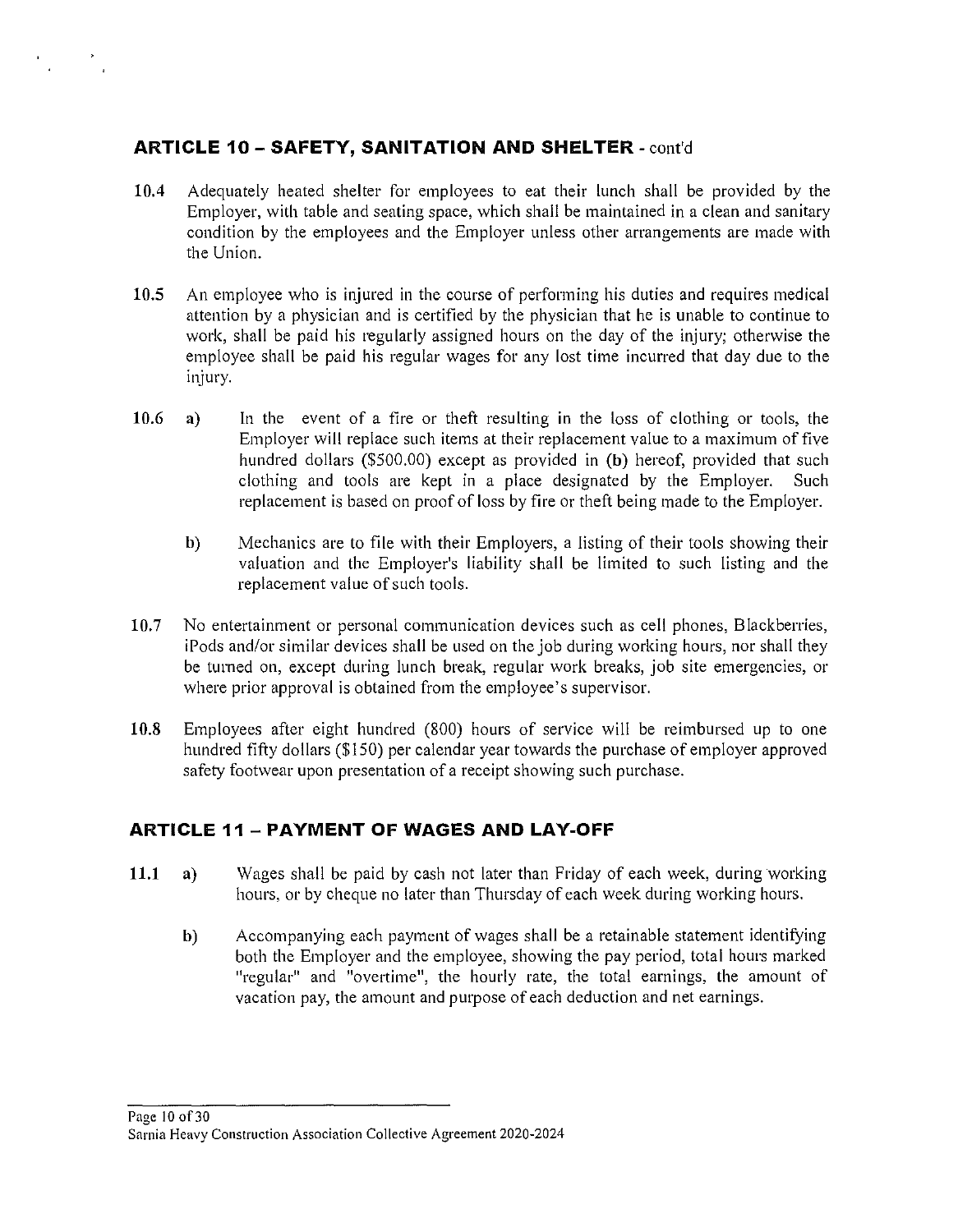## **ARTICLE 11 - PAYMENT OF WAGES AND LAY-OFF** - cont'd

- **11.2** In the case of lay off, all employees shall be paid up to date on the job site where practical; otherwise cheques and El Record of Employment Certificate shall be forwarded by registered mail to his last known address, within forty-eight ( 48) hours of the lay off. Notification to, or attempted notification of lay off, to an employee on a Saturday, Sunday or Statutory Holiday shall not be considered proper notice unless the employee is working on such days.
- **11.3** When laid off, employees shall be allowed sufficient time to clear up their personal and company property on the job site.
- **11.4** When employees who are laid off are not paid up to date on the job site and should the Employer fail to send such wages and/or employment records as stated above, the Employer shall pay eight (8) hours pay at the regular hourly rate for each additional regular working day the employee is required to wait for his pay and records, after giving notice to the Employer and giving him four (4) hours to correct such default.
- **11.5** When an employee quits his job, he shall be paid in full, on the next regular pay day, at which time, he shall receive his EI Record of Employment Certificate.
- **11.6** An employee being laid off shall be so notified at least four (4) hours before the end of his last scheduled shift or day of work. If such notice is not given, the employee shall be given two (2) hours pay in lieu of such notice.

## **ARTICLE 12 - JURISDICTIONAL DISPUTES**

- **12.1** The Employer and the Union agree that there shall be no work stoppage resulting from jurisdictional disputes. In the case of a jurisdictional dispute, the Employer agrees to assign work in accordance with the Contractors' Responsibility Section of the Procedural Rules and Regulations of the Building and Construction Trades Department AFL-CIO.
- **12.2** All jurisdictional disputes shall be settled and adjusted accordingly to the present plan established by the Building and Construction Trades Department AFL-CIO or any method or procedure which may be adopted in the future by the Building and Construction Trades Department. Decisions rendered shall be final and binding and conclusive on the Employer and the Union.
- **12.3** Joint Labour Management Committee The parties hereto agree to the establishment of a Joint Labour Management Committee composed of representatives of the Employer and representatives of the Union. The purpose of this committee will be for the effective administration of the Collective Agreement and to provide a means of communication for the resolution of any or all disputes that may arise through the application of the Agreement. Meetings will be held on an annual basis or as deemed necessary in the interests of both parties.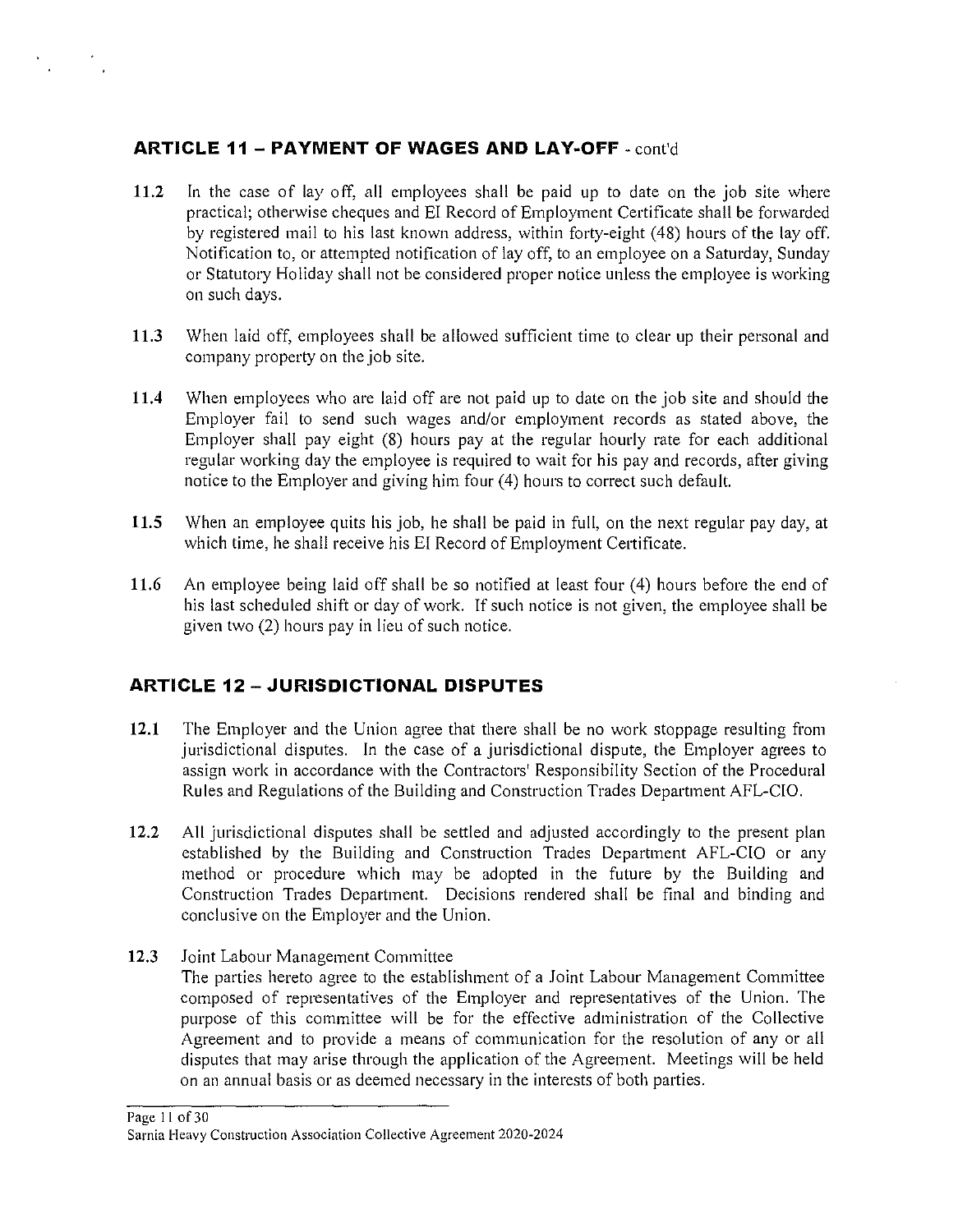## **ARTICLE 13 - STATUTORY HOLIDAYS AND VACATION PAY**

**13.1** All work performed on the following holidays shall be paid for at double the regular rate of wages:

| New Year's Day   | Good Friday     | Victoria Day |
|------------------|-----------------|--------------|
| Dominion Day     | Civic Holiday   | Labour Day   |
| Thanksgiving Day | Christmas Day   | Boxing Day   |
| Family Day       | Remembrance Day |              |

**NOTE:** If the Government of the Province of Ontario amends "holiday" to include Heritage Day, such holiday shall be a holiday herein.

Should any of the above holidays occur on a Saturday or Sunday, such holiday shall be observed on the Monday and/or Tuesday following, unless changed by mutual agreement between the Employer and the Union.

No work shall be performed on Labour Day, except to save life, limb or property.

- **13.2** It is understood and agreed that the employee's vacation period shall be mutually agreed upon by the Employer and the employee.
- **13.3** The Employer agrees that when the Union informs them of any changes in the payout of Vacation or Statutory Holiday pay, they will immediately conform to these changes.

## **ARTICLE 14 - HOURS OF WORK**

- 14.1 Fifty (50) hours per week, Monday through Friday, shall constitute a regular work week for work performed in the following sectors:
	- a) Municipal Work
	- b) Bridges and Structures
	- c) Sewers and Watermains
	- d) All roadwork tendered by cities and townships in Lambton County
	- e) Heavy Engineering

The standard work week for all residential work and road work tendered by Lambton County and MTO shall be fifty-five (55) hours Monday through Friday.

The said regularly assigned hours to be between the hours of 7:00 a.m. and 7:00 p.m., with one-half  $(\frac{1}{2})$  hour lunch period without pay.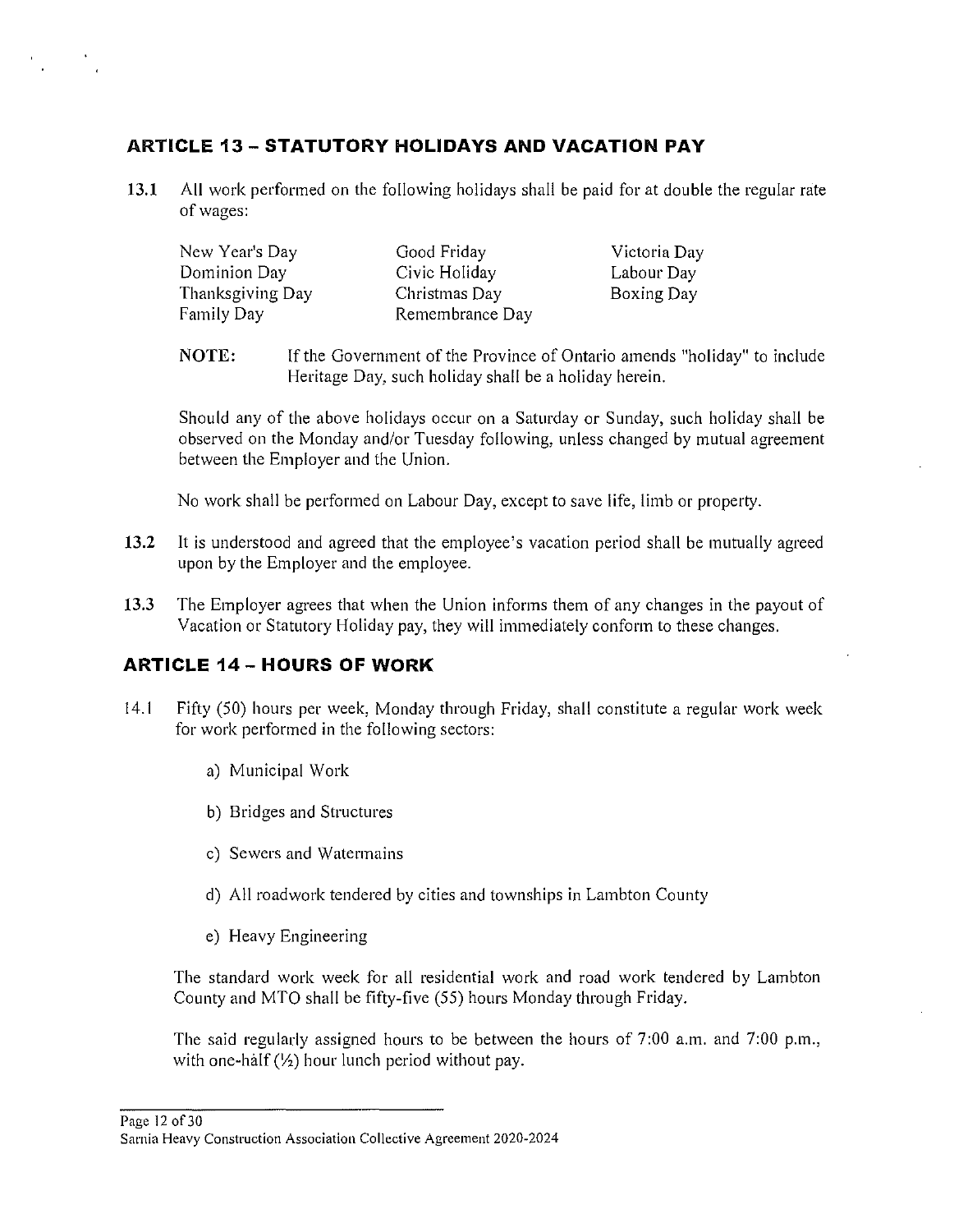#### **ARTICLE 14 - HOURS OF WORK** - cont'd

If an employee is required to work without a lunch period, he will be paid an additional one-half  $(\frac{1}{2})$  hours pay. The starting and quitting times may be changed by mutual agreement between the Employer and the Union.

14.2 Residential work at eighty percent (80%) of the rate, one hundred percent (100%) of the benefits. This section does not cover any work normally performed by other agreements with Local 793 and the Employer, and does not include the building. If the operator works less than ten (10) hours at this rate, he will be paid the full rate.

## **ARTICLE 15 - OVERTIME**

- **15.1** The Employer may require employees to perform work in excess of their regular assigned hours and employees will be given as much notice as possible.
- **15.2** All time worked by an employee before 7:00 a.m. and after 7;00 p.m., Monday through Friday, and all hours worked in excess of those set out in **Article 14.1** above, and all time worked on Saturday shall be at the rate of time and one-half  $(1/2x)$ . All time worked on Sundays and Statutory Holidays shall be at the rate of double time (2x).

[f, during the work week as described in **Article 14.1** of this Agreement, eight (8) or more hours are lost due to inclement weather, one (I) eight hour shift may be made up on Saturday, at straight time rates of pay.

#### **ARTICLE 16 - SHIFT WORK**

- **16.1** The Employer agrees not to establish a second shift which reduces the hours of work of the first shift as established in **Article 14.1 - Hours of Work.**
- **16.2** When shift work outside the hours as laid down in **Article 14.1** is worked, a premium of one dollar and fifty cents (\$1.50) per hour will be paid for the second shift, one dollar and seventy-five cents (\$1.75) for the third shift.

When a first shift is not established, but an irregular start time is necessary, a premium of one dollar and twenty-five cents(\$ l.25) per hour will be paid.

**16.4** All hours worked between midnight (12:00 a.m.) Friday and midnight (12:00 a.m.) Sunday, shall be paid as outlined in **Article 15 - Overtime.** 

**Page 13 of30**  Sarnia Heavy Construction Association Collective Agreement 2020-2024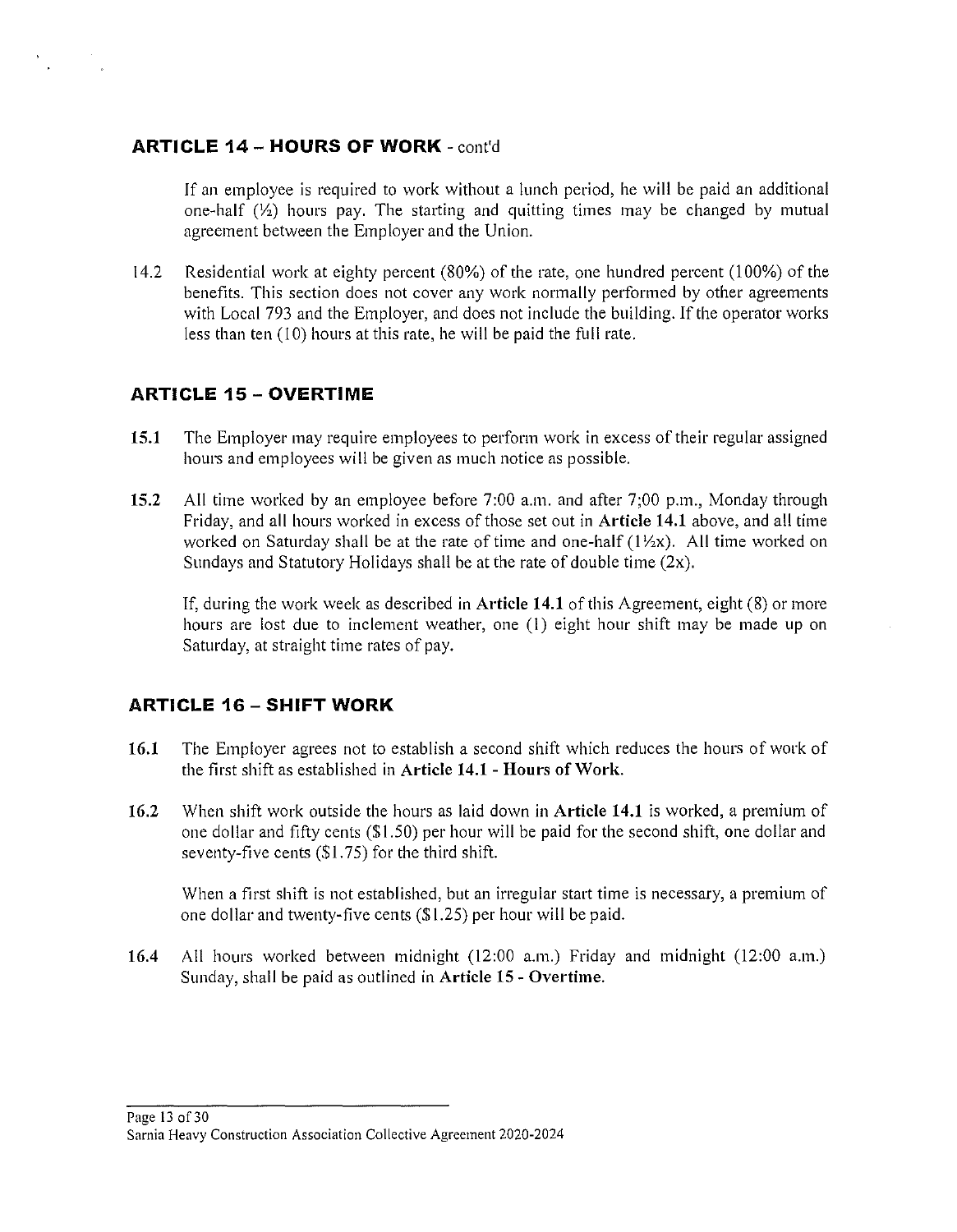## **ARTICLE 17- MEALS AND REFRESHMENT BREAKS**

- 17.1 Employees who are required to work after 7pm, shall be provided a meal allowance of twenty dollars (\$20.00), to be paid on the next pay period
- 17.2 Employees shall have two (2) fifteen (15) minute break periods. One in the first half and one in the second half of each shift. When overtime is worked, break periods shall be scheduled for approximately the middle of each four (4) hour work period.

## **ARTICLE 18- INCLEMENT WEATHER AND REPORTING TIME**

- 18.1 An employee who reports for work on any day shall receive a minimum for four (4) hours pay (total package), plus all travel and/or lodging allowance payable for that day for reporting, and shall remain at any work covered under the terms of this Agreement, unless directed otherwise by the Employer. Should a shift be cancelled within one (I) hour of start time a reporting allowance of two (2) hours pay and the applicable travel and/or lodging allowance will be paid.
- 18.2 An employee who reports for work and is unable to perform his work due to inclement weather, shall receive two (2) hours pay plus all travel time and/or living allowance payable for that day for reporting, provided he remains at the job site, unless directed otherwise by the Employer

## **ARTICLE 19 - RECALL AND PREMIUM CALL-OUT**

- 19.1 When an employee is recalled to work after completion of his normal day's work, Monday through Friday inclusive, he shall be paid a minimum of four (4) hours pay, at the applicable rate.
- 19.2 When an employee is required to report to work on a Saturday, Sunday, or Statutory Holiday, he shall be paid a minimum of four (4) hours at the applicable premium rate. In the event an employee is recalled to work on a Saturday, Sunday or Statutory Holiday, he shall be paid a minimum of a further four  $(4)$  hours at the applicable premium rate.

## **ARTICLE 20-TRAVEL TIME**

20.1 TRAVEL ZONES

 $\label{eq:2.1} \frac{1}{2} \int_{\mathbb{R}^3} \frac{1}{\sqrt{2\pi}} \left( \frac{1}{\sqrt{2\pi}} \right)^2 \frac{1}{\sqrt{2\pi}} \, \frac{1}{\sqrt{2\pi}} \, \frac{1}{\sqrt{2\pi}} \, \frac{1}{\sqrt{2\pi}} \, \frac{1}{\sqrt{2\pi}} \, \frac{1}{\sqrt{2\pi}} \, \frac{1}{\sqrt{2\pi}} \, \frac{1}{\sqrt{2\pi}} \, \frac{1}{\sqrt{2\pi}} \, \frac{1}{\sqrt{2\pi}} \, \frac{1}{\sqrt{2\pi}} \, \frac{1}{\sqrt$ 

Zone  $A -$ Lambton County

- Zone  $B -$  Outside Lambton County up to one hundred (100) km radius from Sarnia City Hall
- Zone  $C -$  Over One hundred (100) km up to one hundred twenty (120) km radius from Sarnia City Hall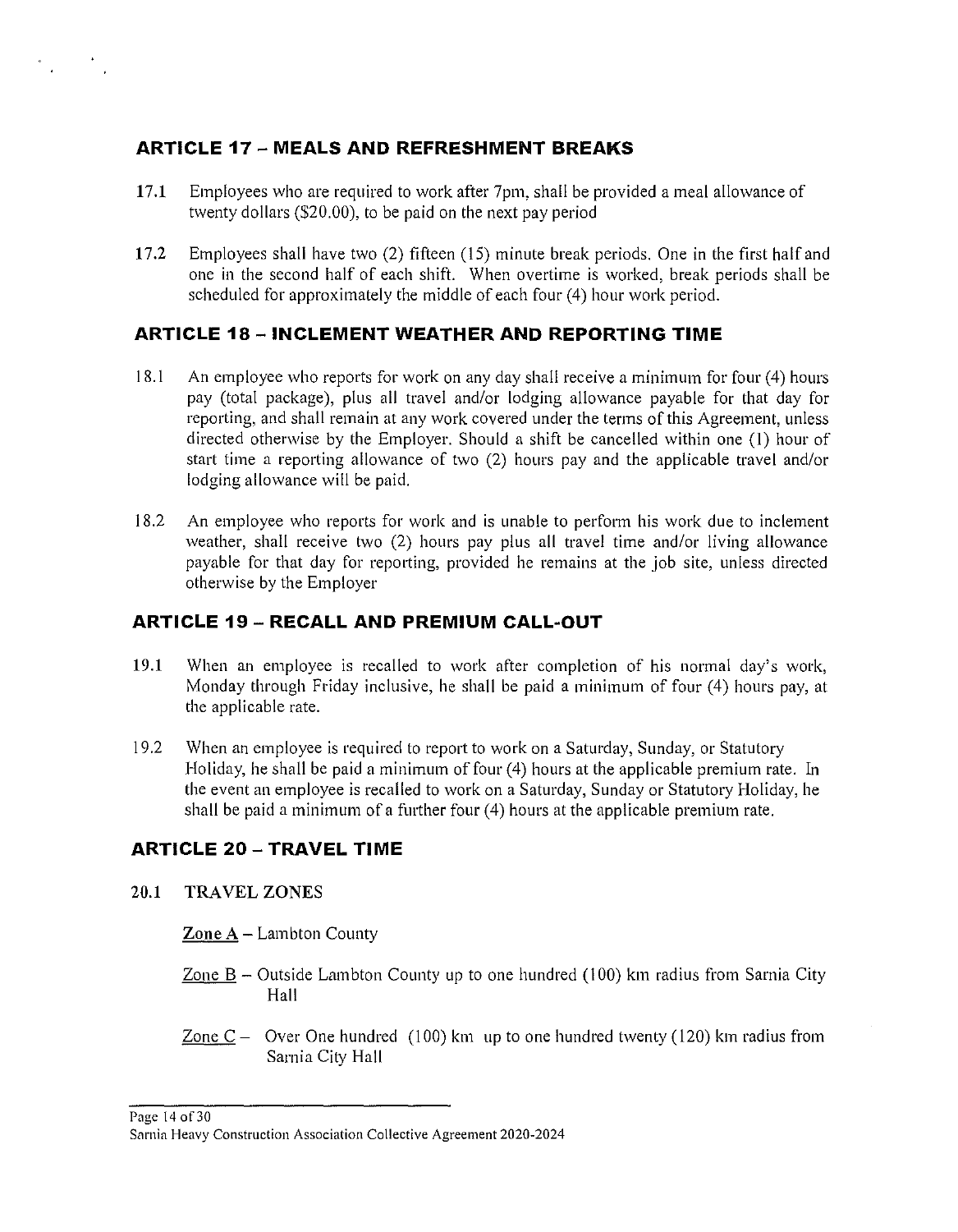#### **ARTICLE 20 - TRAVEL TIME** - cont'd

- Zone  $D -$  Over One hundred twenty (120) km up to one hundred fifty (150) km radius from Sarnia City Hall
- Zone  $E -$  Over one hundred fifty (150) km radius from Sarnia City Hall
- 20.2 When the employer provides transportation to the employees who are passengers to and from the jobsites, mileage shall be paid at the following zone rates
	- Zone  $A$  zero dollars (\$0.00) per day Zone  $B$  – thirty-one dollars (\$31.00) per day Zone  $C$  – thirty-six dollars (\$36.00) per day Zone  $D$  – forty-one dollars (\$41.00) per day Zone  $E - f$ ifty-one dollars (\$51.00) per day

On May  $1^{st}$ , 2021 rates in Zones B, C, D and E shall increase by one dollar (\$1.00) On May  $1^{st}$ , 2022 rates in Zones B, C, D and E shall increase by one dollar (\$1.00) On May  $1^{st}$ , 2023 rates in Zones B, C, D and E shall increase by one dollar (\$1.00)

- 20.3 When the employees provide their own transportation to and from the jobsite, mileage shall be paid at the following zone rates
	- Zone  $A$  zero dollars (\$0.00) per day Zone  $B$  – forty-four dollars (\$44.00) per day Zone  $C$  – seventy-six dollars (\$76.00) per day Zone  $D$  – one hundred three dollars (\$103.00) per day Zone  $E$  – one hundred eleven dollars (\$111.00) per day

On May 1<sup>st</sup>, 2021 rates in Zones B, C, D and E shall increase by one dollar (\$1.00) On May  $1^{st}$ , 2022 rates in Zones B, C, D and E shall increase by one dollar (\$1.00) On May 1<sup>st</sup>, 2023 rates in Zones B, C, D and E shall increase by one dollar (\$1.00)

- 20.4 Where the Employer provides transportation it shall be deemed suitable for passengers by the Ministry of Transportation and all equipment and materials shall be secured and be kept separate from the passengers.
- 20.5 An employee who reports to work and is required to travel between jobs in a company vehicle shall be paid for all time spent travelling between jobs at the applicable rate of pay (total package). When an employee reports for work and provides their own transportation and is required to travel between jobs, the employee will be paid the applicable rate of pay (total package) plus the applicable Zone mileage amount.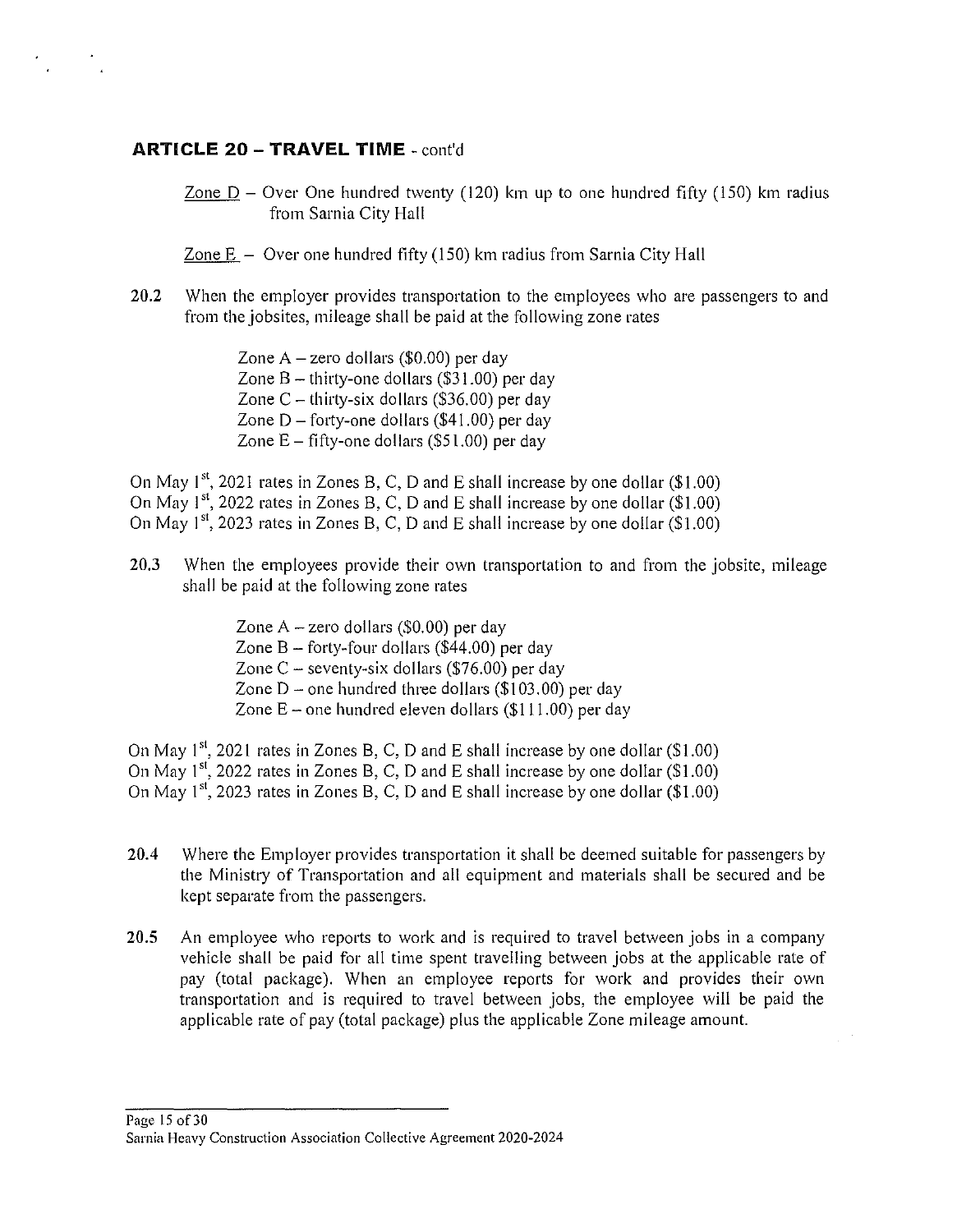## **ARTICLE 20 - TRAVEL TIME** - cont'd

- 20.6 An employee required to drive an Employer's vehicle to and from jobsites shall be paid their applicable rate of pay (total package) for all such hours and not be entitled to any travel pay listed in Article 20.2. If such employee is only required to drive a company vehicle one way per day, they shall be paid their regular rate of pay (total package) for all time spent driving and one half  $\binom{1}{2}$  of the applicable zone amount in Article 20.2 or 20.3 (depending on method of transportation).
- 20.7 Lodging is one hundred seventy dollars (\$170.00) per night away. Travel pay in Article 20.2 or 20.3 (depending on method of transportation to the jobsite) will be paid on both the travel in and on the travel home. When employees are required to work more than a three hundred twenty (320) km rndius from Sarnia City Hall, lodging will be paid on a seven (7) days a week basis.

## **ARTICLE 21 - WORK IN COMPRESSED AIR**

#### 21.1 General

a) Work in compressed air will be conducted in accordance with applicable governmental laws and regulations.

#### 21.2 Provisions for Working in Compressed Air

a) The following sliding scale of premium payments shall apply to workers in compressed air. These payments are non-cumulative, and are considered a bonus (not to be included in calculating overtime pay or add-ons for fringe benefits).

| <b>AIR PRESSURE</b> | <b>PREMIUM PER HOUR</b> |
|---------------------|-------------------------|
| 1 - 14 Ibs.         | \$1.00                  |
| 15 - 20 lbs.        | \$1.50                  |
| $\parallel$ 21 lbs. | \$2.00                  |

For air pressure over twenty-one (21) pounds, the Employer agrees to pay twentyfive cents (\$0.25) per pound compressed air premium for each pound over twentyone (21) pounds, in addition to the twenty-one (21) pound rate.

- b) Where employees are required to work in compressed air, they shall receive a minimum of eight (8) hours per day or shift.
- c) Rest periods when working under air pressure are to be paid as specified by law, and no deduction will be made for a meal break falling in the rest period between the two (2) working periods.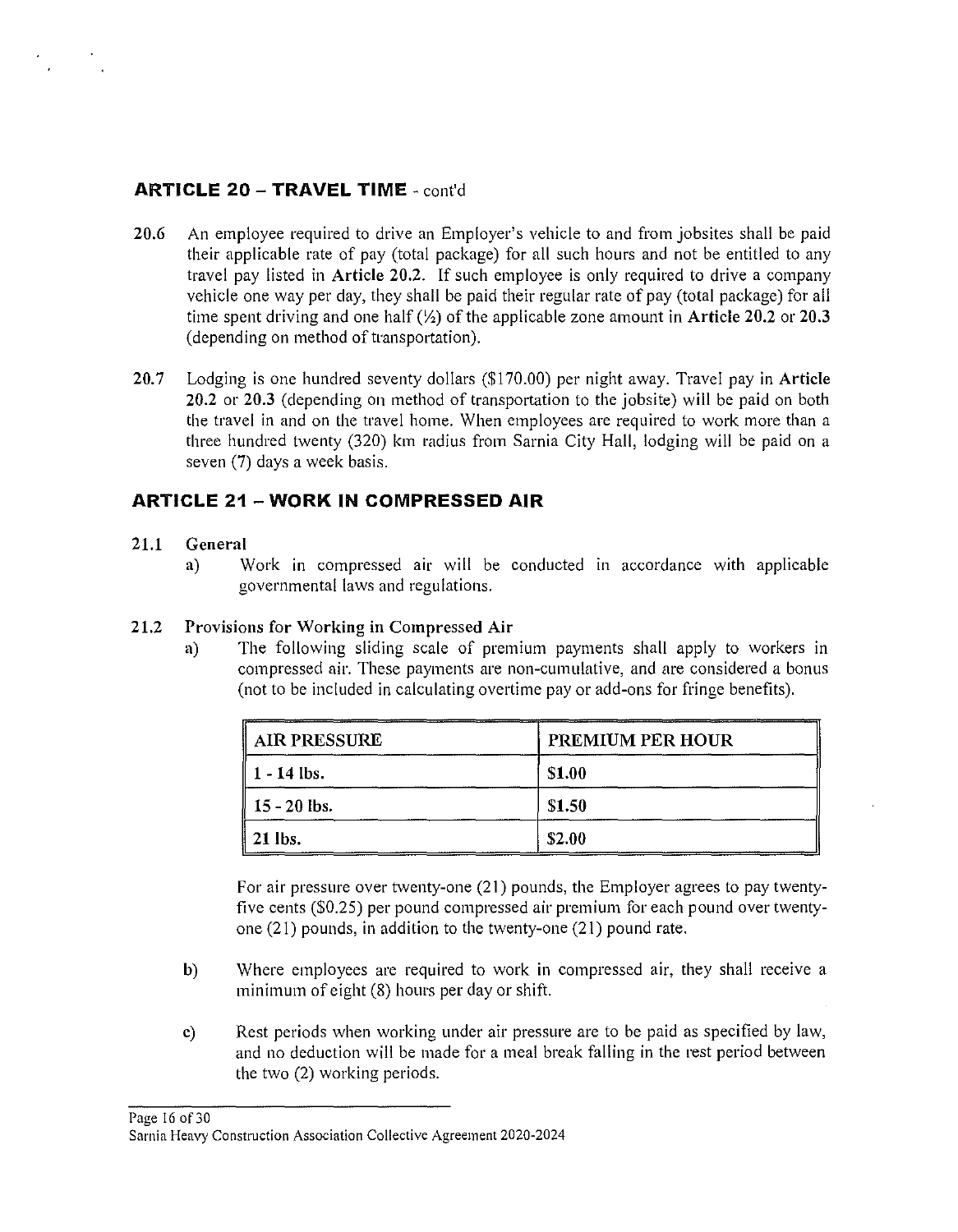#### **ARTICLE 21 - WORK IN COMPRESSED AIR** - cont'd

- **d)** Where employees are required to have their lunch break underground in compressed air, the Employer agrees that a proper sanitary lunchroom facility shall be provided, heated when necessary, and separate from the work area. Potable water shall be provided at all times. Sanitary toilets shall be provided and shall not be located in or near the lunchroom area.
- e) Hot Beverages
	- **(i)** The Employers shall, at their own expense, supply sugar and hot beverages for employees working in compressed air during rest periods;
	- (ii) Containers and cups for the beverage required as outlined above shall be maintained in a clean and sanitary condition and kept stored in a closed **container.**

## **ARTICLE 22 - GENERAL**

**22.1** An employee will be granted a leave of absence for vital personal reasons, or to attend a Union Convention or Jury Duty. A leave of absence will be granted to regular employees for a period of up to one (l) year to serve in a full time position with the Union. Such requests shall be in writing.

#### **ARTICLE 23 - SCHEDULE "A"**

**23.1** Attached to and forming part of this Agreement is **Schedule** "A" outlining wage rates, classifications, vacation pay and trade conditions.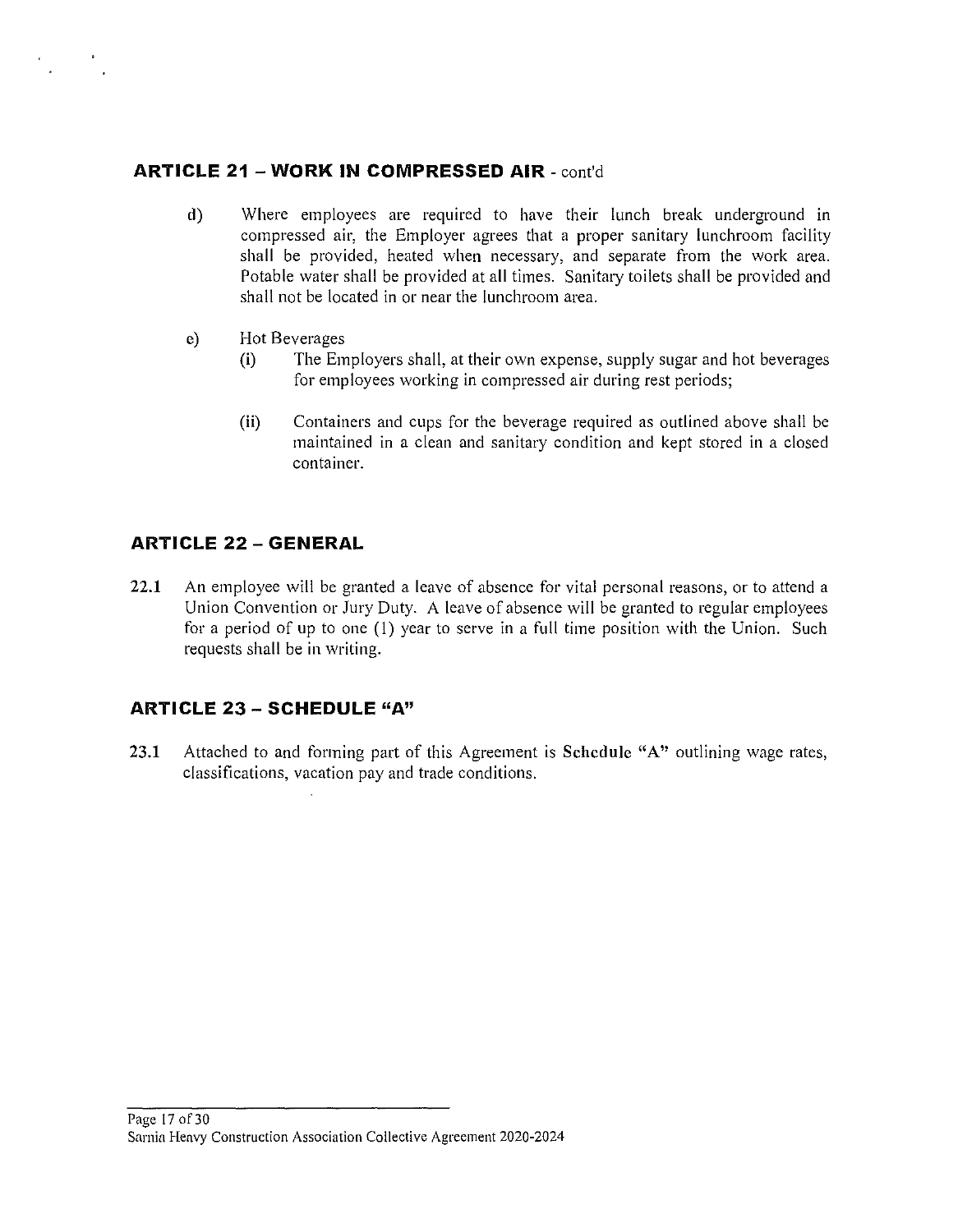#### SCHEDULE "A" \* \* \* \* \* \* \*

## THIS SCHEDULE SHALL COVER AND APPLY TO ALL MEMBERS OF THE INTERNATIONAL UNION OF OPERATING ENGINEERS, LOCAL 793.

 $\label{eq:2} \begin{array}{l} \mathcal{L}_{\text{max}}(\mathcal{L}_{\text{max}}) = \mathcal{L}_{\text{max}} \\ \mathcal{L}_{\text{max}}(\mathcal{L}_{\text{max}}) = \mathcal{L}_{\text{max}} \\ \mathcal{L}_{\text{max}}(\mathcal{L}_{\text{max}}) = \mathcal{L}_{\text{max}} \\ \mathcal{L}_{\text{max}}(\mathcal{L}_{\text{max}}) = \mathcal{L}_{\text{max}} \\ \mathcal{L}_{\text{max}}(\mathcal{L}_{\text{max}}) = \mathcal{L}_{\text{max}} \\ \mathcal{L}_{\text{max}}(\mathcal{L}_{\text{max}}) = \math$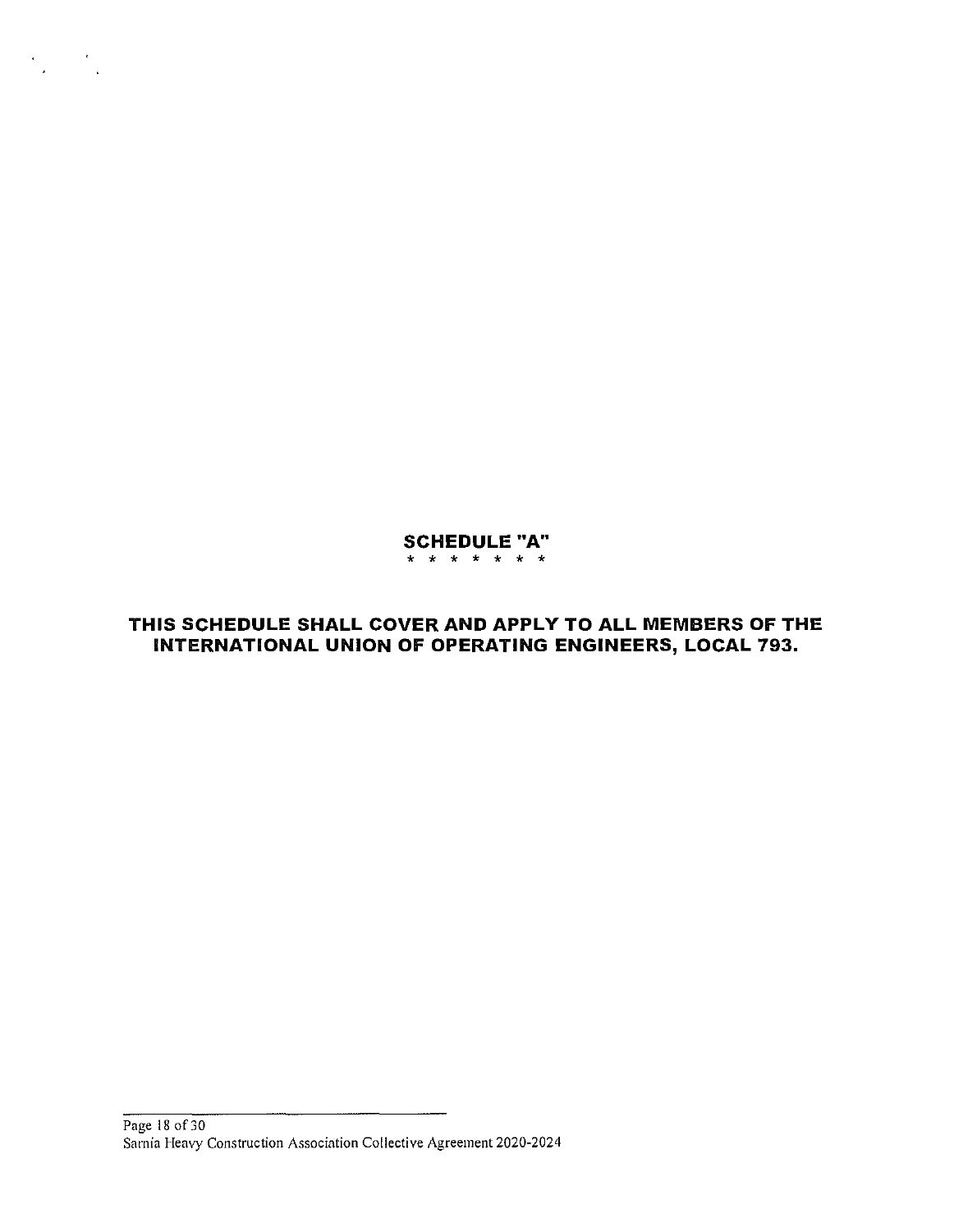## **SCHEDULE "A"**

## **ARTICLE 1 ·GENERAL**

- **1.1** Nothing herein shall be so construed as to effect a reduction in wages or of existing benefits of any employees covered by this Agreement.
- **1.2** All equipment listed in the following classifications shall be manned by members of the Union to operate, repair, maintain, service, install, erect or dismantle. Where repairs are performed in the field by the Employer, this Agreement shall apply, and the operator of the equipment under repair may assist with the service of such repairs on the job site. This includes raising or jumping of hoists and cranes.
- **1.3** When seven (7) members of the Operating Engineers are employed on a job or project, regardless of whom the Employer is, the General Contractor shall place a working foreman in charge. When the number of Operating Engineers on a job or project becomes greater than ten  $(10)$ , this foreman shall become non-operating.

This shall apply to each shift. This foreman will not replace any of the employees for operating or repairing except in an emergency. This foreman shall receive not less than two dollars (\$2.00) per hour over the hourly rate of the Operating Engineers in Classification **11A11.** 

- **1.4** When equipment covered by this Agreement is being moved from place to place under its own power, only employees covered by this Agreement shall be used to move such equipment.
- **1.5** No equipment shall be operated by demonstrators on a site for more than two (2) working days without the Union being notified and a qualified Union operator being present in order that he may familiarize himself with the equipment.
- **1.6** When work is to be performed by mechanics, welders and servicemen, outside the confines of the shop, adequate protection from the weather will be provided.
- 1.7 Employees involved in maintenance repair or similar work shall be allowed ten (10) minutes to store tools and wash up.
- **1.8** Equipment operators and/or crews shall not be replaced by foremen, mechanics or those above rank of foreman, for the purpose of overtime or reduction in crews, unless crews voluntarily decline such work; in which case, other regular operators or crews shall be given the first opportunity for such work.
- **1.9** If and when an Employer takes his employees to other areas of the Province, the employee will receive the conditions of this Agreement including the travel provisions.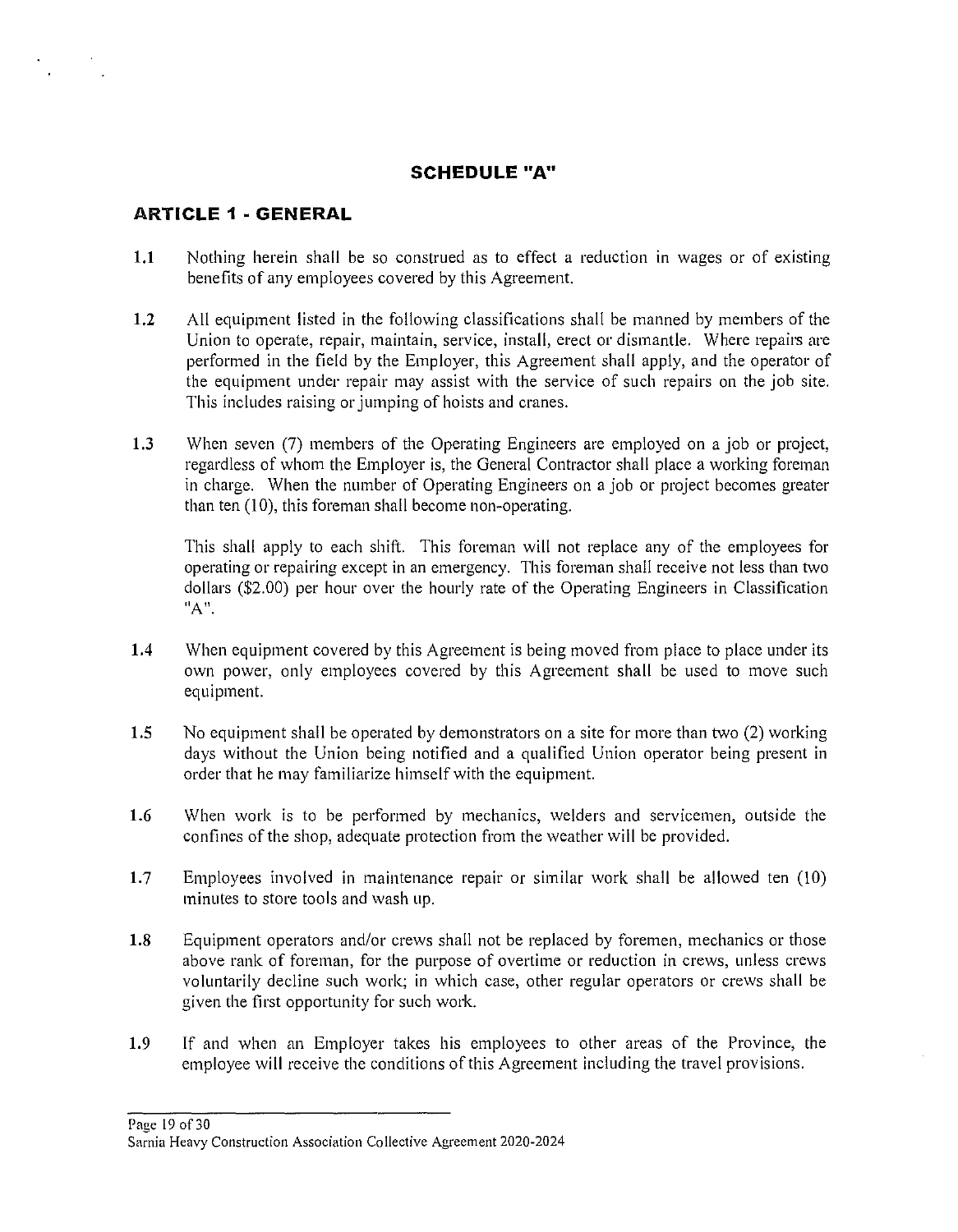#### **ARTICLE 1 - GENERAL** - cont'd

- **1.10** Operators required to operate equipment in more than one rate classification during the same shift shall be paid the highest classification rate for the equipment operated.
- **1.11** The Employer who normally employs twelve (12) or less employees working under this Agreement shall be entitled to request by name, two (2) persons from the Union's out-ofwork list, per calendar year.

The Employer who normally employs between thirteen (13) to twenty-four (24) employees working under this Agreement shall be entitled to request by name, three (3) persons from the Union's out-of-work list, per calendar year.

The Employer who normally employs over twenty-five employees working under this Agreement shall be entitled to request by name, four (4) persons from the Union's out-ofwork list, per calendar year.

#### **ARTICLE 2 - WAGES**

- **2.1** All work that is not defined in the Schedule shall be performed under the appropriate Union agreement for the area and type of work to be performed.
- 2.2 Classifications and wage rates for all work as defined in Article **14.1 - Hours of Work:**

| Date      | Wage    | Vacation  | Benefit | Sub    | Pension | Total   | Training | National | DeNovo | Association |
|-----------|---------|-----------|---------|--------|---------|---------|----------|----------|--------|-------------|
|           |         | $Pay@8\%$ | Plan    | Plan   | Plan    |         | Fund     | Training | Fund   | Fund        |
| 6/29/2020 | \$34.31 | \$2.74    | \$5.52  | \$0.05 | \$6.60  | \$49.22 | \$0.60   | \$0.05   | \$0.02 | \$0.06      |
| 5/1/2021  | \$35.35 | \$2.83    | \$5.54  | \$0.10 | \$6.60  | \$50.42 | \$0.65   | \$0.05   | \$0.02 | \$0.06      |
| 5/1/2022  | \$36.13 | \$2.89    | \$5.64  | \$0.36 | \$6.60  | \$51.62 | \$0.70   | \$0.05   | \$0.02 | \$0.06      |
| 5/1/2023  | \$37.15 | \$2.97    | \$5.74  | \$0.36 | \$6.60  | \$52.82 | \$0.75   | \$0.05   | \$0.02 | \$0.06      |

a) Mainline excavator, grader (fine grade), fine grade dozer (no OPS).

b) Cranes, clams, shovels, backhoe, draglines, pile drivers, gradalls, derricks, truck cranes, dredges and trenching machines 12" and over, Survey Instrument Man, excavator over 9 tonne.

| Date      | Wage    | Vacation<br>$Pay@8\%$ | Benefit,<br>Plan | Sub<br>Plan | Pension<br>Plan | Total   | Training  <br>Fund | National<br>Training | DeNovo<br>Fund | Association<br>Fund |
|-----------|---------|-----------------------|------------------|-------------|-----------------|---------|--------------------|----------------------|----------------|---------------------|
| 6/29/2020 | 33.31   | \$2.66                | \$5.52           | \$0.05      | \$6.60          | \$48.14 | \$0.60             | \$0.05               | \$0.02         | \$0.06              |
| 5/1/2021  | \$34.35 | \$2.75                | \$5.54           | \$0.10      | \$6.60          | \$49.34 | \$0.65             | \$0.05               | \$0.02         | \$0.06              |
| 5/1/2022  | \$35.13 | \$2.81                | \$5,64           | \$0.36      | \$6.60          | \$50.54 | \$0.70             | \$0.05               | \$0.02         | \$0.06              |
|           |         |                       |                  |             |                 |         |                    |                      |                |                     |
| 5/1/2023  | \$36.15 | \$2.89                | \$5.74           | \$0.36      | \$6.60          | \$51.74 | \$0.75             | \$0.05               | \$0.02         | \$0.06              |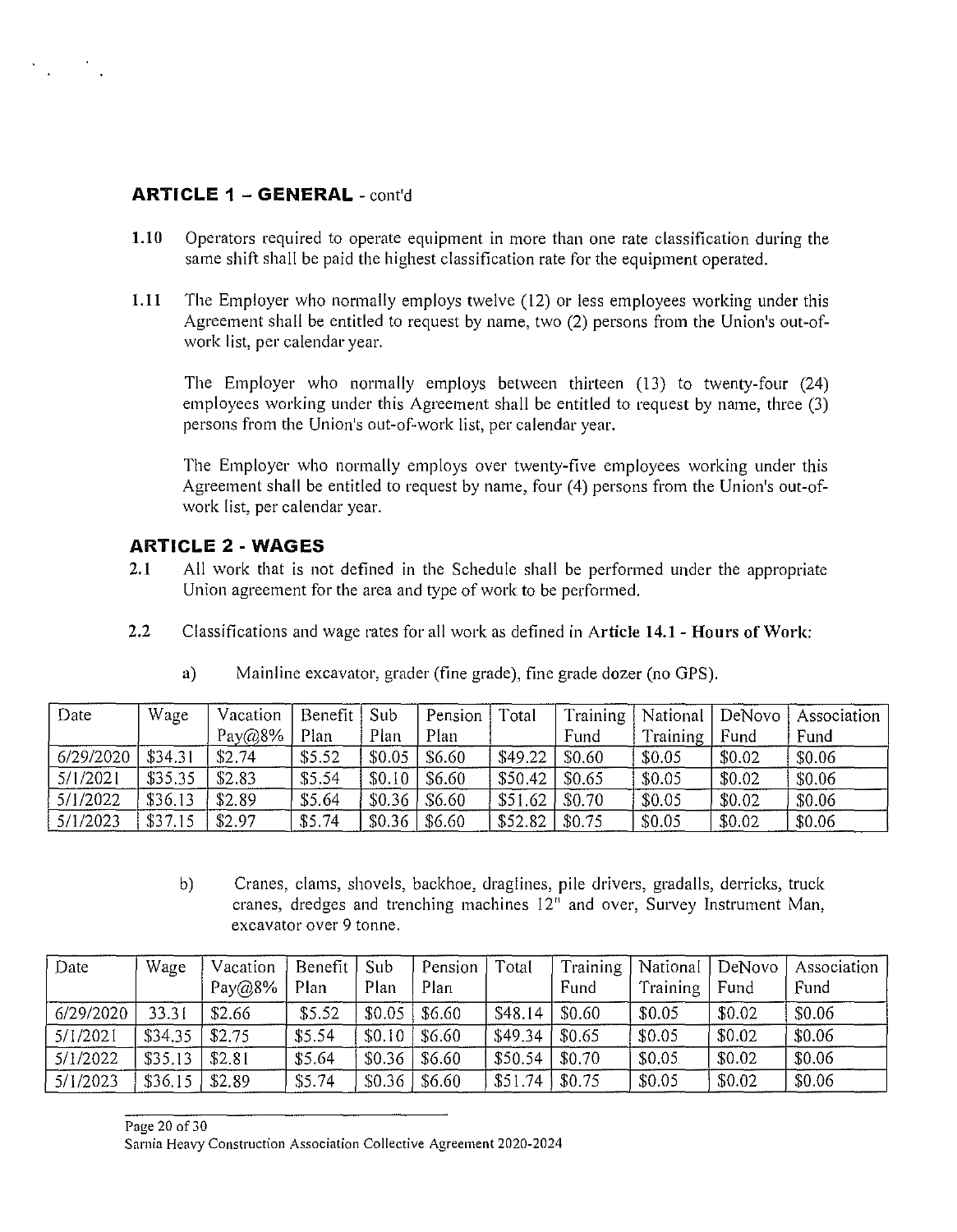#### **ARTICLE 2 - WAGES** - cont'd

c) Dozer, front-end loaders, emcos, scrapers, graders, drilling machines, trenching machines under 12", industrial tractors with backhoe attachments, job site and shop mechanics and welders, pitman type cranes, and (when operating) batching plants, crushing plants, steam plants, asphalt plants, Rodman-Chainman, Earth Boring Equipment, backhoes with hoe-pak attachment, concrete pavers and asphalt spreaders, curb and gutter machines, directional drills and float driver, material handling equipment (conveyors), Hydrovac Excavator, forklift, sewer camera and inspection equipment, mini excavator up to 9 tonne and asphalt shuttle buggy.

| Date      | Wage    | Vacation  | Benefit $\vert$ Sub |        | Pension | Total       | Training | National | DeNovo | Association |
|-----------|---------|-----------|---------------------|--------|---------|-------------|----------|----------|--------|-------------|
|           |         | $Pay@8\%$ | Plan                | Plan   | Plan    |             | Fund     | Training | Fund   | Fund        |
| 6/29/2020 | \$32.78 | \$2.62    | \$5.52              | \$0.05 | \$6.60  | \$47.57     | \$0.60   | \$0.05   | \$0.02 | \$0.06      |
| 5/1/2021  | \$33.82 | \$2.71    | \$5.54              | \$0.10 | \$6.60  | \$48.77     | \$0.65   | \$0.05   | \$0.02 | \$0.06      |
| 5/1/2022  | \$34.60 | \$2.77    | \$5.64              | \$0.36 | \$6.60  | \$49.97     | \$0.70   | \$0.05   | \$0.02 | \$0.06      |
| 5/1/2023  | \$35.62 | \$2.85    | \$5.74              | \$0.36 | \$6.60  | $.$ \$51.17 | \$0.75   | \$0.05   | \$0.02 | \$0.06      |

d) Concrete pumps, well-point systems, portable generators, air compressors 210 CFM or over, concrete mixers 1 cu. yd. and over, gravel and concrete spreaders, asphalt finishing rollers, blacksmiths, asphalt pressure distributors, water truck, pumps with 4-inch discharge and over, screening and washing plant, post hole diggers, industrial tractors with hoe pack attachment, rocktrucks and off road haulers.

| Date      | Wage    | Vacation  | Benefit | Sub    | Pension | Total   | Training |                 | National   DeNovo | Association, |
|-----------|---------|-----------|---------|--------|---------|---------|----------|-----------------|-------------------|--------------|
|           |         | $Pay@8\%$ | Plan    | Plan   | Plan    |         | Fund     | Training   Fund |                   | Fund         |
| 6/29/2020 | \$32.68 | \$2.61    | \$5.52  | \$0.05 | \$6.60  | \$47.46 | \$0.60   | \$0.05          | \$0.02            | \$0.06       |
| 5/1/2021  | \$33.72 | \$2.70    | \$5.54  | \$0.10 | \$6.60  | \$48.66 | \$0.65   | \$0.05          | \$0.02            | \$0.06       |
| 5/1/2022  | \$34.50 | \$2.76    | \$5.64  | \$0.36 | \$6.60  | \$49.88 | \$0.70   | \$0.05          | \$0.02            | \$0.06       |
| 5/1/2023  | \$35.52 | \$2.84    | \$5.74  | \$0.36 | \$6.60  | \$50.08 | \$0.75   | \$0.05          | \$0.02            | \$0.06       |

e) Fireman, truck crane drivers, truck, A-Frame, concrete mixers under 1 cu. yd., apprentice welders and mechanics after 1 year, pumps under 4-inch discharge, painters and bodymen.

| Date      | Wage    | Vacation  | Benefit | Sub    | Pension | Total   | Training | National        | DeNovo | Association |
|-----------|---------|-----------|---------|--------|---------|---------|----------|-----------------|--------|-------------|
|           |         | $Pay@8\%$ | Plan    | Plan   | Plan    |         | Fund     | <b>Training</b> | Fund   | Fund        |
| 6/29/2020 | \$32.10 | \$2.56    | \$5.52  | \$0.05 | \$6.60  | \$46.83 | \$0.60   | \$0.05          | \$0.02 | \$0.06      |
| 5/1/2021  | \$33.14 | \$2.65    | \$5.54  | \$0.10 | \$6.60  | \$48.03 | \$0.65   | \$0.05          | \$0.02 | \$0.06      |
| 5/1/2022  | \$33.92 | \$2.71    | \$5.64  | \$0.36 | \$6.60  | \$49.23 | \$0.70   | \$0.05          | \$0.02 | \$0.06      |
| 5/1/2023  | \$34.94 | \$2.79    | \$5.74  | \$0.36 | \$6.60  | \$50.43 | \$0.75   | \$0.05          | \$0.02 | \$0.06      |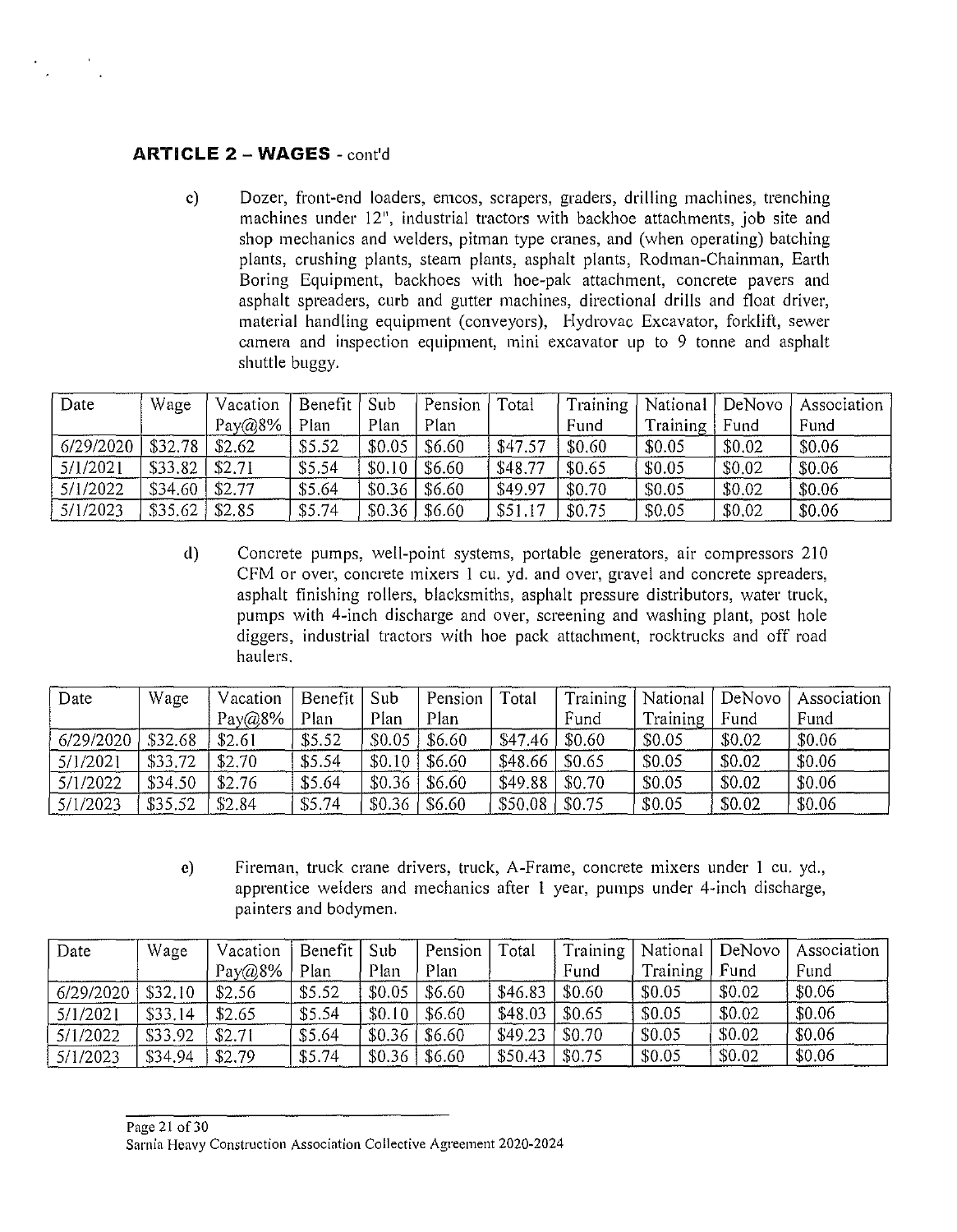#### **ARTICLE 2 - WAGES** - cont'd

**f)** First year apprentice welders and mechanics, oilers, compaction equipment including rollers (other than asphalt finishing roller), packer with blade, Rodman-Chainman with less than *6* months experience, shop helpers, skid steer loaders, Kubota type backhoe.

| Date      | Wage    | Vacation | Benefit | Sub    | Pension | Total   | Training | National | DeNovo | Association |
|-----------|---------|----------|---------|--------|---------|---------|----------|----------|--------|-------------|
|           |         | Pay@8%   | Plan    | Plan   | Plan    |         | Fund     | Training | Fund   | Fund        |
| 6/29/2020 | \$31.91 | \$2.55   | \$5.52  | \$0.05 | \$6.60  | \$46.63 | \$0.60   | \$0.05   | \$0.02 | \$0.06      |
| 5/1/2021  | \$32.95 | \$2.64   | \$5.54  | \$0,10 | \$6.60  | \$47.83 | \$0.65   | \$0.05   | \$0.02 | \$0.06      |
| 5/1/2022  | \$33.73 | \$2.70   | \$5.64  | \$0.36 | \$6.60  | \$49.03 | \$0.70   | \$0.05   | \$0.02 | \$0.06      |
| 5/1/2023  | \$34.75 | \$2.78   | \$5.74  | \$0.36 | \$6.60  | \$50.23 | \$0.75   | \$0.05   | \$0.02 | \$0.06      |

## **ARTICLE 3 - VACATION PAY**

**3.1** Vacation and Statutory Holiday pay shall be paid weekly to each employee covered by this Collective Agreement, at the rate of eight percent (8%) of the gross wages earned, and income tax will be deducted weekly. It is understood and agreed that four percent (4%) of the gross wages is to be considered Vacation Pay and four percent (4%) of the gross wages is to be in lieu of Statutory Holiday Pay.

It is understood and agreed that the Statutory Holiday and Vacation Pay will not exceed eight percent (8%) of gross wages.

Once an employee has reached five (5) years of employment, Vacation and Statutory Holiday pay shall be paid at the rate of 10 percent (10%) of the gross wages earned.

## **ARTICLE 4 - HEAL TH PLAN AND PENSION PLAN**

- **4.1** The parties hereto agree that the Employee Benefit Plans shall be jointly trusted by an equal number of trustees appointed by Employer organizations and a like number of trustees appointed by the Union.
- **4.2** Effective June 29, 2020, the amount of monies to be paid by each Employer in respect of the Health, Sub and Pension Plans shall be twelve dollars and seventeen cents (\$12.17) per hour for each hour earned by each employee in the employ of the Employer. Effective May l, 2021, this amount shall increase to twelve dollars and twenty-four cents (\$12.24) per hour for each hour earned by each employee in the employ of the Employer. Effective May l, 2022, this amount shall increase to twelve dollars and sixty cents (\$12.60) per hour for each hour earned by each employee in the employ of the Employer. Effective May I, 2023, this amount shall increase to twelve dollars and seventy cents (\$12. 70) per hour for each hour earned by each employee in the employ of the Employer.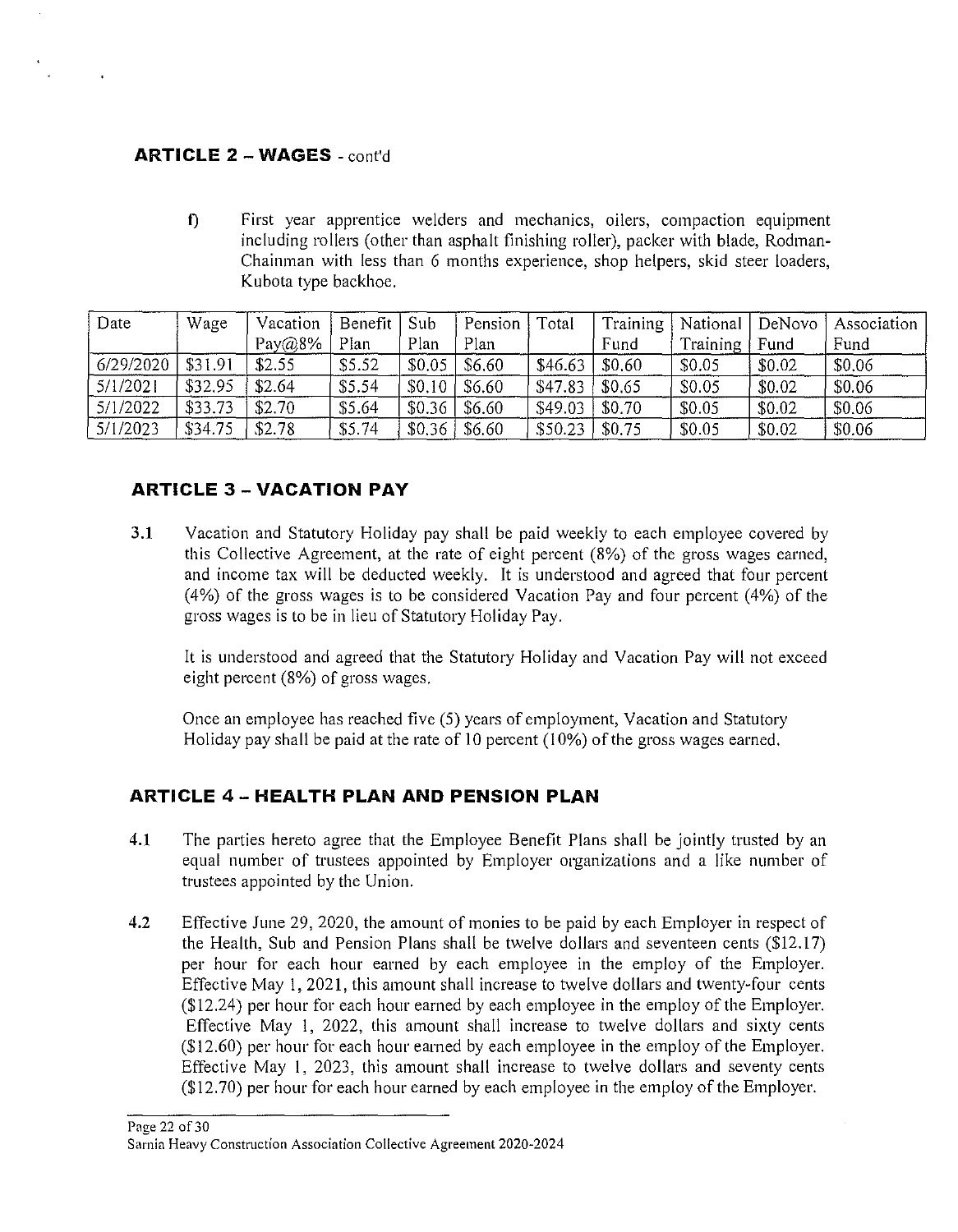## **ARTICLE 4 - HEAL TH PLAN AND PENSION PLAN** - cont'd

- **4.3** The allocation of the contributions specified under the terms of **Article 4.2** above between the International Union of Operating Engineers, Local 793 Members Life and Health Benefit Trust of Ontario and I.U.O.E. Local 793 Members Pension Benefit Trust of Ontario shall be as mutually agreed by the Health and Pension Trustees, and shall be distributed by an independent administrator appointed by mutual agreement of the Health and Pension Trustees.
- **4.4 i)** These monies shall be remitted in accordance with this Agreement and shall be remitted by the  $15<sup>th</sup>$  day of the month following the month in which the hours have been earned, together with supporting information entered on a Reporting Form as designated by the Trustees and at no time shall the contributions be paid directly to the employee.
	- **ii)** In the event an Employer fails to remit any contributions, deductions or remittances for the Health Plan, the Pension Plan, dues, fees or assessments pursuant to **Article** 3, 1.U.0.E., Local 793 Trades Training fund pursuant to **Schedule** "A", **Article** 6, Working Dues Check-off or Employer Labour Relations Fund, by the 15th day of the month due, the Employer shall pay to the appropriate fund as liquidated damages and not as a penalty, an amount equal to three percent (3%) per month compounded monthly (42.6% per annum) for any delinquent contributions, deductions or remittances fifteen (15) days in arrears calculated from the date due, provided the Employer has received five (5) days prior written notice to correct such delinquency and has not done so.
	- **iii)** With reasonable cause, the Trustees may request an Employer to submit to them within a stipulated period, a certified audited statement of payroll contributions to these funds for a period not to exceed the period from the effective date of this Agreement until the date the audit takes place. Such statements shall reply to the questions submitted to the Employer by the Trustees.
	- iv) If the Employer does not submit the certified audited statement as per **Article 4.4 (iii),** the Trustees may appoint an independent chartered accountant to enter upon the Employer's premises during the regular business hours to perform an audit of the Employer's records only with respect to the Employer's contributions or deductions to the required Employee Benefit Plan.
	- v) Where the Trustees appoint an auditor, the cost of the audit shall be borne by the appropriate funds or plans, but the cost of the audit shall be borne by the Employer if the Employer is found to be in deliberate violation of the Agreement. In addition, the Trustees may assess a penalty not to exceed twenty-five thousand dollars (\$25,000.00), if the audit discloses any deliberate violation.

#### **Page 23 of 30**  Sarnia Heavy Construction Association Collective Agreement 2020-2024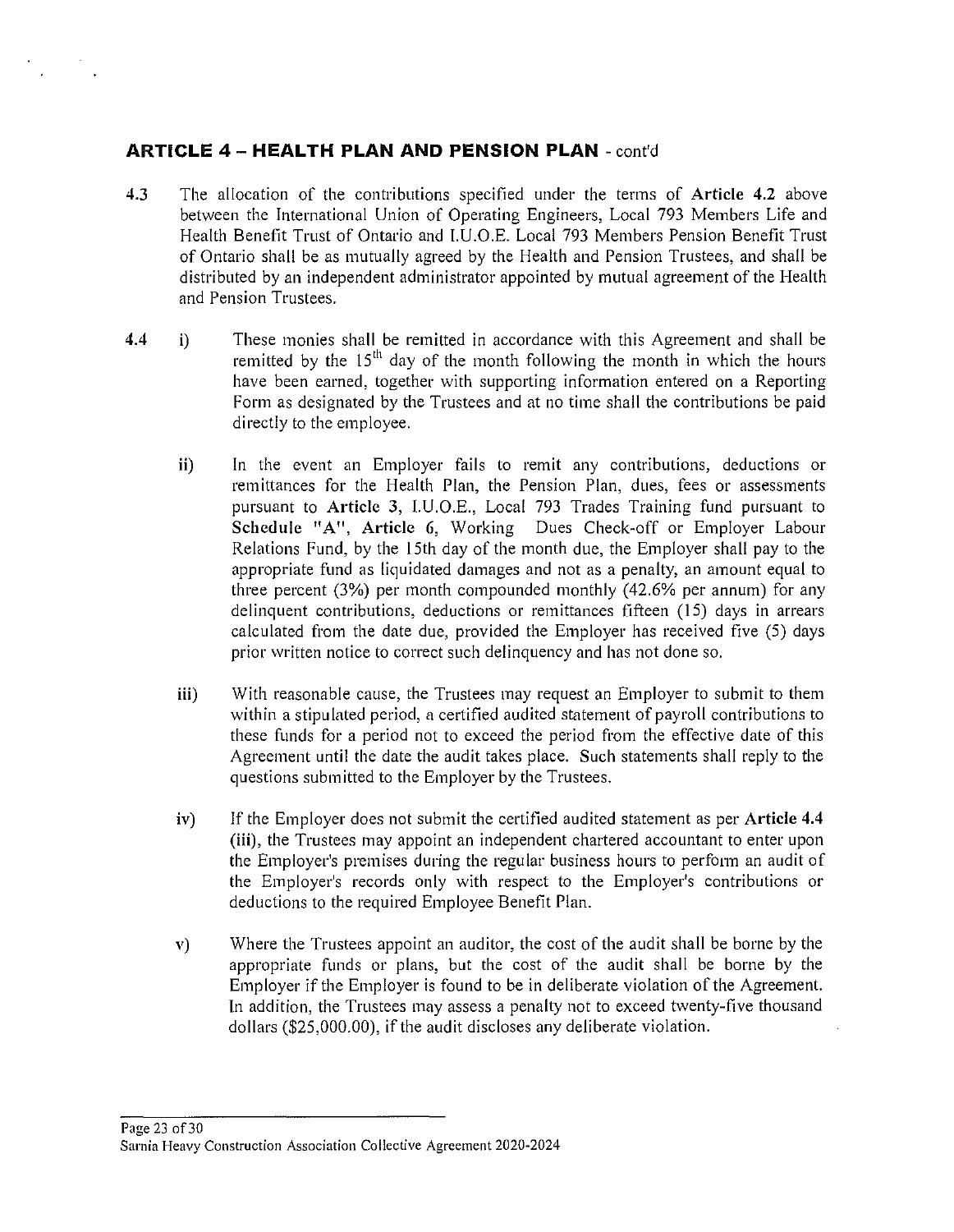## **ARTICLE 4 - HEAL TH PLAN AND PENSION PLAN** - cont'd

- **4.5** In the event such audit reveals that the Employer has failed to remit contributions in accordance with the provisions of this Agreement, the Employer shall, within five (5) days of receipt of written notice from the Trustees, remit all outstanding contributions together with any liquidated damages required under the terms of **Article 4.4** (ii) above and completed supporting contribution report forms as required by the Plan.
- **4.6 i)** When an Employer fails to remit all delinquent contributions the provisions of **Article 4.4 (ii)** shall apply and the Union, on instructions from the Trustees, shall immediately institute proceedings against the delinquent Employers under Section 133 of the Labour Relations Act of Ontario. All costs of such actions shall be borne by the appropriate plan or fund unless otherwise recoverable.
	- **ii)** Where the parties agree to a settlement of a delinquency and such settlement is violated by the Employer, the violation may be used by the Union as evidence [subject to **Article 4.6 (iii)]** at the Ontario Labour Relations Board; and **Article 4.4 (ii)** shall apply.
	- iii) In the event that a grievance alleging that an Employer has failed to remit the proper contributions, deductions or remittances to any Trust Fund or party as required by this Agreement, the parties agree that for the purposes of determining any issue, the following presumption shall apply:

A statement signed by a member of the Union, a business representative, a trustee or the administrator of a Trust Fund, shall be prima facie evidence of the number of hours worked by members of the Union, and of a failure to make the appropriate payments as required by this Agreement. This evidence shall establish only a rebuttable presumption and may be challenged by the Employer with proper documentary evidence.

iv) If the Ontario Labour Relations Board or a Board of Arbitration to which a grievance alleging failure to pay wages to employees or a failure to make appropriate payments to a Trust Fund or an administrator as required by this Agreement is litigated and the Board determines that an Employer has violated the Agreement, then the Ontario Labour Relations Board or the Board of Arbitration shall also require the Employer to pay all reasonable costs incurred by the Union in prosecuting the grievance including but not limited to, all legal costs on a solicitor-and-client basis, travel, meal and accommodation cost of all witness(es) and business representative(s), conduct money, cost incurred in serving a summons, any expenses incurred by the Union pursuant to **Section 133(4)** of the Labour Relations Act or otherwise, for the Board of Arbitration.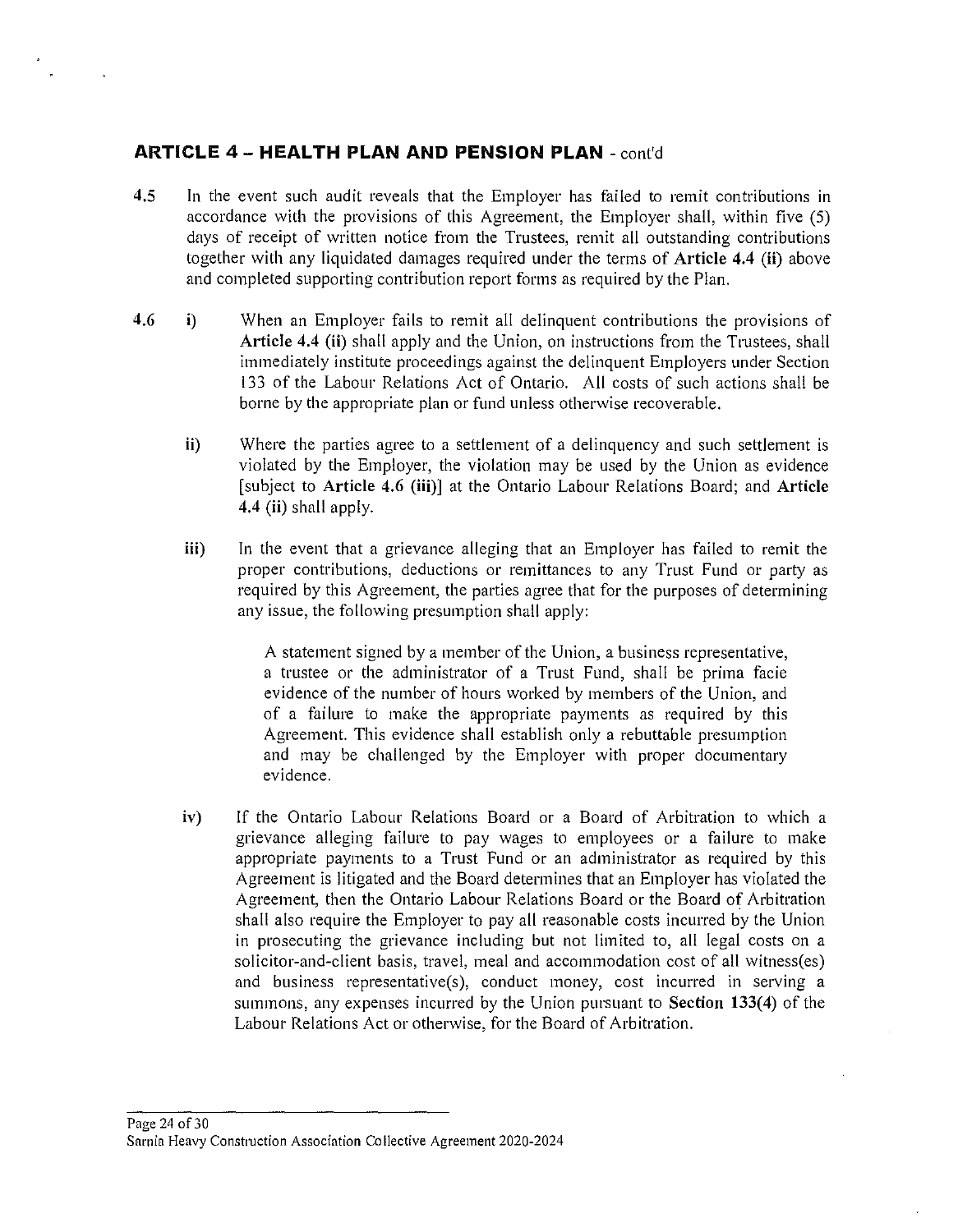## **ARTICLE 4- HEALTH PLAN AND PENSION PLAN** - cont'd

- v) The Union may with cause require an Employer to post or secure an unconditional letter of credit or other form of security acceptable to the Union to cover any delinquencies as required by this Agreement. The maximum amount of the unconditional letter of credit or other form of security shall be the amount the Employer would be expected to contribute for a four (4) month period or twenty thousand dollars (\$20,000.00) whichever is the greater amount.
- vi) The parties recognize that the payments to the various Trust Funds as required by this Agreement are part of a total wage package. For the purposes of directors' liability to employees under the Ontario Business Corporations Act and the Canada Business Corporations Act, the wages set out in this Agreement are the total wage packages set out in **Appendix** "A" attached hereto.
- **4.7** Where the Union has taken prior proceedings and obtained a decision against an Employer for delinquent contributions, deductions or remittances, the Union may require the said Employer to post a cash bond, certified cheque or other form of security acceptable to the Union, not to exceed twenty thousand dollars (\$20,000.00), or an amount equal to four (4) months contributions whichever is the greater amount, to be held in trust by the Trustees for a period to be determined by the Trustees. In the event that the said Employer again becomes delinquent for contributions, deductions or remittances, the Union and/or the Trustees may apply the cash bond or certified cheque, or any portion thereof, to satisfy the delinquency and require the Employer to replenish the cash bond or certified cheque in the higher amount. In the event that the cash bond or certified cheque does not satisfy the full amount of delinquency, the Union may not take other proceedings to recover the balance.
- **4.8** If an Employer does not have any employees in his employ, he shall submit a NIL report in accordance with the provisions of **Article 4.4.**
- **4.9** The Trustees of the employee benefit plan referred to in this Agreement shall promptly notify the Union of the failure by the Employer to pay any employee benefit contributions required to be made under this Agreement and which are owed under the said plans in order that the Programs Administrator of the Employee Wage Protection Program may deem that there has been an assignment of compensation under the said program in compliance with the Regulations of the Employment Standards Amendment Act, 1991 in relation to the Employee Wage Protection Program.

#### **4.10 i) Working Dues Check-Off**

The Employer agrees to deduct from each employee in the bargaining unit, working dues at the rate of two percent (2%) of the total monetary package which includes the hourly rate, vacation pay, health plan and pension plan contributions for each hour earned by each employee.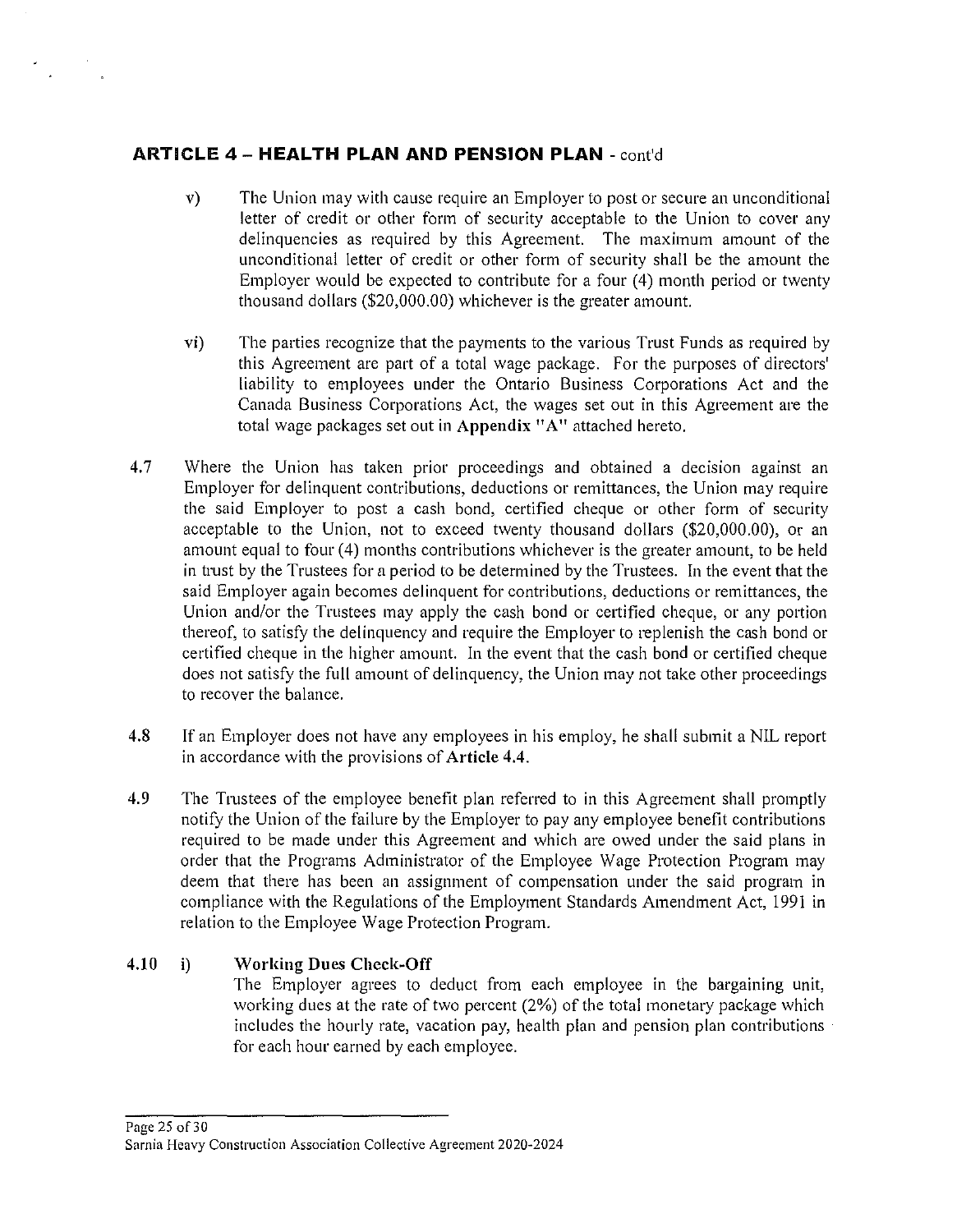## **ARTICLE 4 - HEAL TH PLAN AND PENSION PLAN** - cont'd

#### ii) Advancement Dues Check-Off

The Employer shall deduct thirty-five cents (\$0.35) per hour for each hour earned by each employee covered by this Agreement for Advancement Dues. Effective May 1, 2021, this amount shall increase to forty cents (\$0.40) per hour for each hour earned..

The Union will notify the Employer and the Sarnia Heavy Construction Association of any changes to working dues and similar deductions.

Such deductions shall be forwarded along with the remittances required under Article 4.2 and 4.3 and supporting information shall be as required by the Trustees on the Reporting Forms.

Such deductions shall be immediately paid to the Union by the Administrator of the Plans.

The Union agrees to hold harmless and indemnify the Employers and the Sarnia Heavy Construction Association and the Trustees against any liability incurred as a result of deductions made under Article 4.10 above.

- **4.11 i)**  Each Employer bound by this Agreement shall contribute an amount per hour, as set out in Schedule "A", for each hour worked by each employee covered by this Agreement as such Employer's contributions to the administrative costs of the Association.
	- ii) The Sarnia Heavy Construction Association will notify the Union of the applicable contribution to the Employer Industry Fund.
	- iii) The Employer shall remit such contributions with the other contributions under Articles 4.2, 4.3 and 4.9 together with supporting information as required by the Trustees on the Reporting Form.
	- iv) Such contributions shall be immediately paid to the Local or trade Association by the Administrator of the Funds.
	- v) The Sarnia Heavy Construction Association agrees to hold harmless and indemnify the Union and the Trustees against any liability incurred as a result of contributions made under Article **4.11** (i).
- 4.12 Employer DeNovo Treatment Centre Contribution: Effective June 29, 2020 each Employer shall contribute two cents (\$0.02) per hour to the Health Plan for each hour earned by each Employee in his employ as a DeNovo Treatment Centre contribution, to be submitted with the Health and Pension Fund payments herein provided.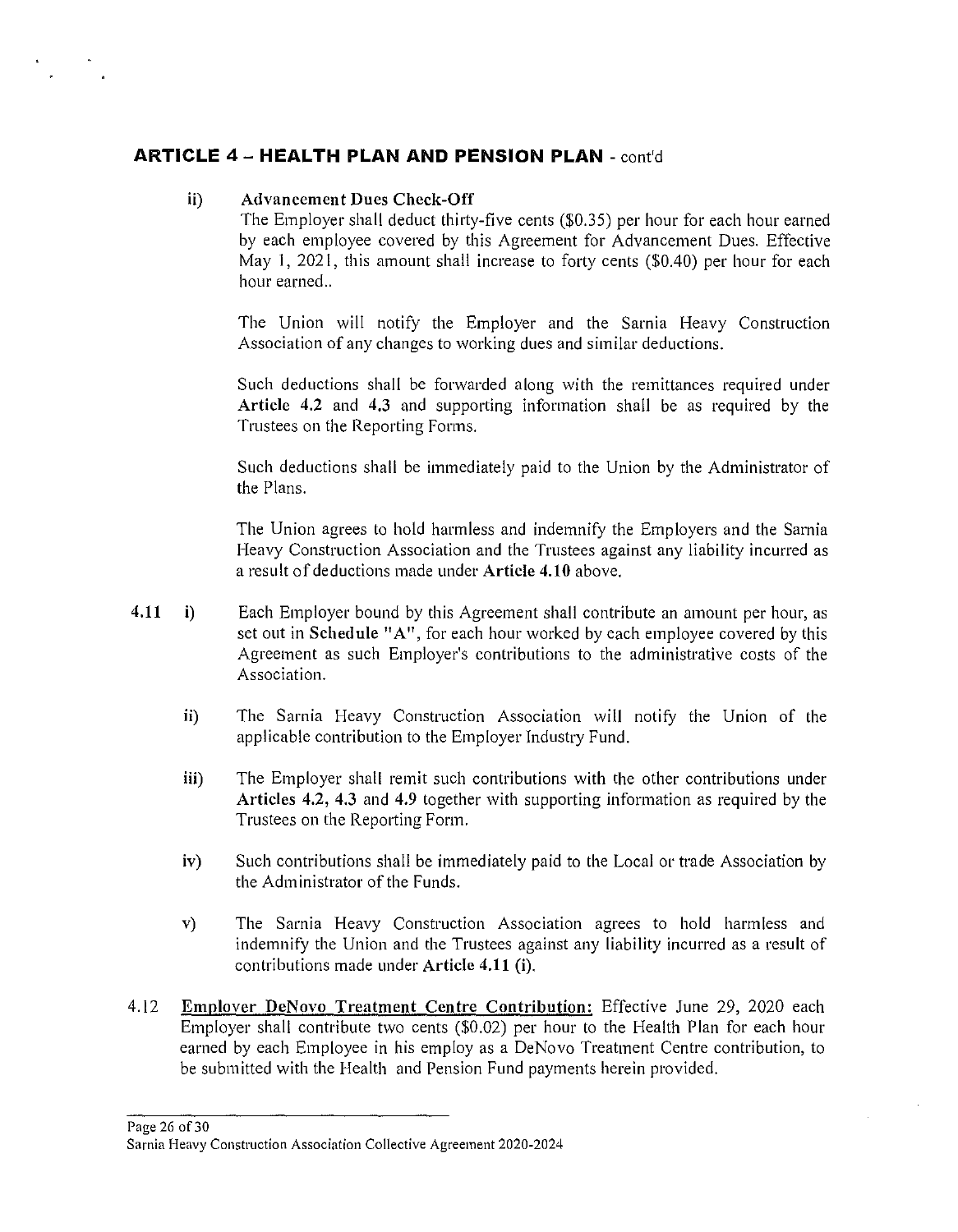#### **ARTICLE 5 ·SUPPLEMENTARY UNEMPLOYMENT BENEFIT PLAN**

5.1 The parties hereby agree to establish a Supplementary Unemployment Benefit Plan ("SUB Plan") to provide certain monetary benefits to members who become unemployed and otherwise qualify under the terms of the SUB Plan.

Effective June 29, 2020, the Employer shall contribute \$0.05 per hour earned for each employee in his/her employ. Effective May l, 2021, the Employer shall contribute \$0.10 per hour earned for each employee in his/her employ. Effective May 1, 2022, the Employer shall contribute \$0.36 per hour earned for each employee in his/her employ.

The Parties agree the SUB Plan shall be established, managed, operated and administered solely by the Trustees of the SUB Plan and that that nothing herein shall be construed to make the Employer, or any individual contractor bound to the Collective Agreement, an insurer or provider of SUB Plan benefits. The financial obligation of the Employer and any individual contractor bound to the Collective Agreement is entirely fulfilled by making the contributions required herein.

The Parties agree any issue concerning the SUB Plan (including but not limited to eligibility to participate in, and entitlement under, the SUB Plan) shall be subject to the specific provisions of the SUB Plan. Any dispute over payment of SUB Plan benefits shall be adjusted solely between the member and the Trustees of the SUB Plan. The Employer, or any individual contractor bound to the Collective Agreement, shall not be requested or required to participate in any such dispute.

The Union agrees to save harmless and indemnify the Employer, and any individual contractor bound to the Collective Agreement, from and against a claim, charge, tax, penalty or demand which may be made by the Canada Revenue Agency regarding the obligation to pay income tax, a charge, a tax, or a penalty under any law including, but not limited to, the *Income Tax Act (Canada),* in respect of any amount paid to a member under the SUB Plan, and in respect of any claim, charge, tax or penalty which may be made on behalf of or related to the Employment Insurance Commission and Canada Pension Commission or any other government agency or commission under the applicable statutes and regulations with respect to any amount paid to a member under the SUB Plan.

## **ARTICLE 6 - IUOE LOCAL 793 TRAINING FUND**

6.1 The Employer shall contribute sixty cents (\$0.60) per hour for each hour earned by each Operating Engineer in his employ, to be submitted with the Pension and Benefit Plan payments herein provided. Such contributions shall be immediately paid by the administrator to the I.U.O.E. Local 793 Trades Training Fund.

Effective May  $1^{st}$ , 2021, this amount shall increase to sixty-five cents (\$0.65) per hour for each hour earned.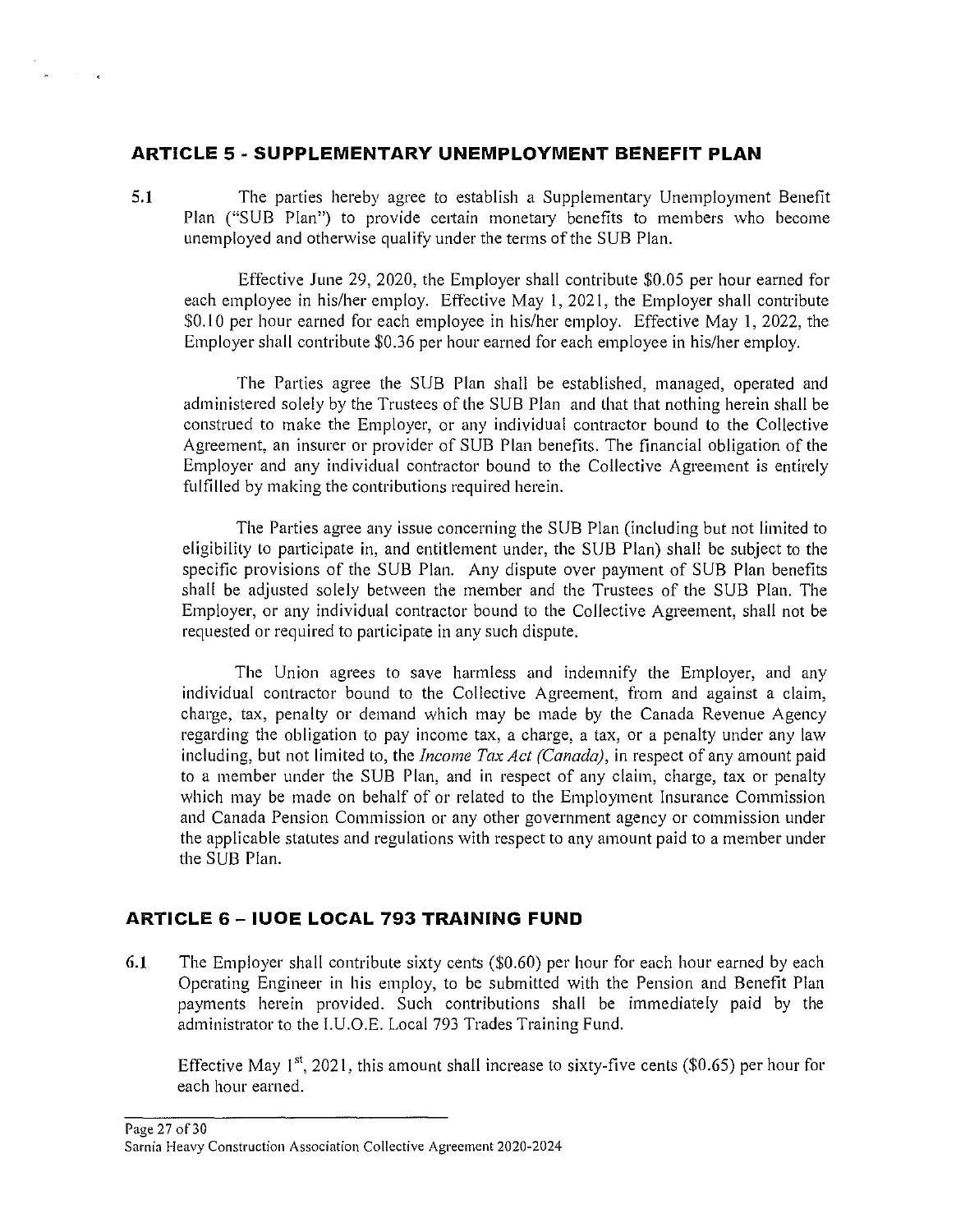## **ARTICLE 5 - IUOE LOCAL 793 TRAINING FUND** - cont'd

Effective May  $1^{st}$ , 2022, this amount shall increase to seventy cents (\$0.70) per hour for each hour earned.

Effective May  $1^{st}$ , 2023, this amount shall increase to seventy-five cents (\$0.75) per hour for each hour earned.

6.2 Each Employer shall contribute Five Cents (\$0.05) per hour to the National Training Fund for each hour earned by each employee in his employ, to be submitted with the Pension and Health Fund payments herein provided for the purpose of developing and implementing programs established by the National Training Fund.

#### 6.3 Heavy Equipment Apprentices

 $\sim 10^{-11}$ 

The Employer, Union and Apprentice shall be bound by the provisions of the Heavy Equipment Apprenticeship Program or any revisions thereto.

The ratio of apprentices shall be one for the first seven (7) Journeyman Operating Engineers employed by the Employer. The second apprentice shall be employed when twenty (20) Journeyman Operating Engineers are employed. For each additional ten (10) Journeymen Operating Engineers employed, an additional apprentice shall be employed.

#### 6.4 Recall of Apprentices

Apprentices laid off due to a lack of work may be recalled by their respective Employer, through the Union District Office, at any time during any one year period provided the Apprentice was employed by the Employer for more than ninety (90) working days and is available for work.

#### 6.5 Terms and Wages

The apprentice will be paid fifty percent (50%) of Article  $2.2(a)$  for seven hundred fifty (750) hours worked. Then they will be paid sixty percent (60%) of Article  $2.2(a)$  for an additional seven hundred fifty (750) hours worked. Then they will be paid seventy-five percent (75%) of Article 2.2(a) for an additional seven hundred fifty (750) hours worked. These hours will accumulate for all Employers that the apprentice has worked for until completion of the apprenticeship at which time the apprentice will become a Journeyman and be paid the appropriate rate of pay. All other conditions of the Agreement shall apply to the apprentice including pension, benefits, training fund, etc.

- 6.6 It is understood and agreed that no employee will receive a reduction in wages or other benefits because of the introduction of this Apprenticeship Program.
- 6.7 All cranes 100 ton and up (manufacturers rating) will be manned by a licensed Crane Operator and a Craning Apprentice. All conditions of the Provincial Collective Agreement regarding Craning Apprentices will apply. This clause will only apply to bridge, tunnel and dam projects.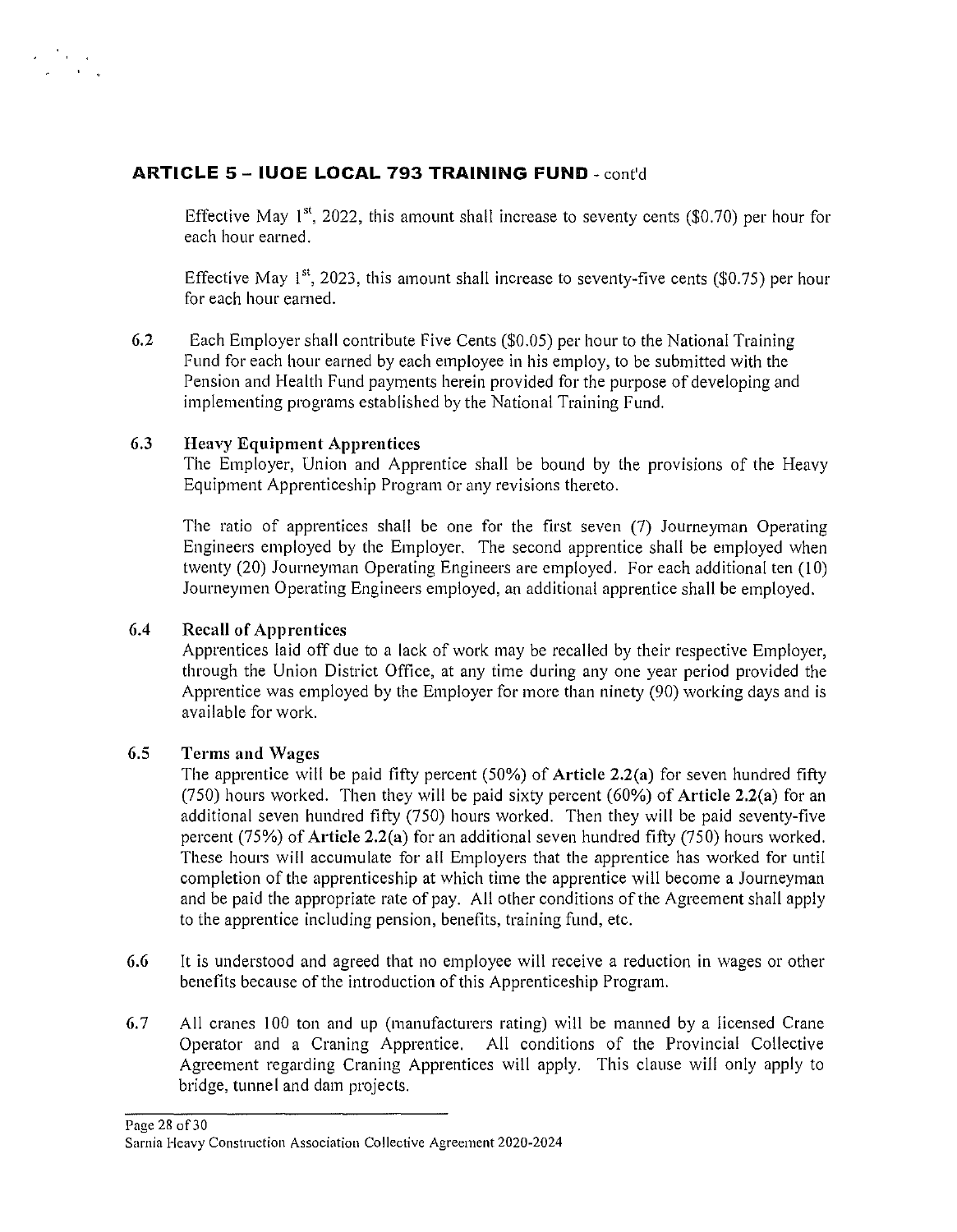## **ARTICLE 7 - OWNER-OPERATORS**

 $\label{eq:2} \alpha = \frac{\lambda}{\lambda} \frac{1}{\lambda} \frac{1}{\lambda} \frac{1}{\lambda} \frac{1}{\lambda} \frac{1}{\lambda}$ 

- 7.1 Owner-Operators who perform work covered by this Agreement shall be signatory to an agreement with the Union and shall also be:
	- i) a member in good standing of the Union; and
	- ii) in good standing on contributions under the Health Plan, Pension Plan, and for Working Dues, as required by this Agreement.

If the Union advises an Employer bound by this Agreement, that an Owner-Operator engaged by such Employer is in violation of this Article, the Employer shall, within twenty-four (24) hours, replace such Owner-Operator.

## **ARTICLE 8 - CONTRACTORS FUND**

8.1 Each Employer bound by this Agreement shall contribute six cents (\$0.06) per hour for each hour paid, covered by this Agreement, to the Sarnia Heavy Construction Association Contractors Fund established by the signatory Contractors and such contributions will be based on the hours reported for welfare and pension contributions. Such remittance shall be directed to: Sarnia Heavy Construction Association, P.O. Box 502, Sarnia, Ontario, N7T 7J4.